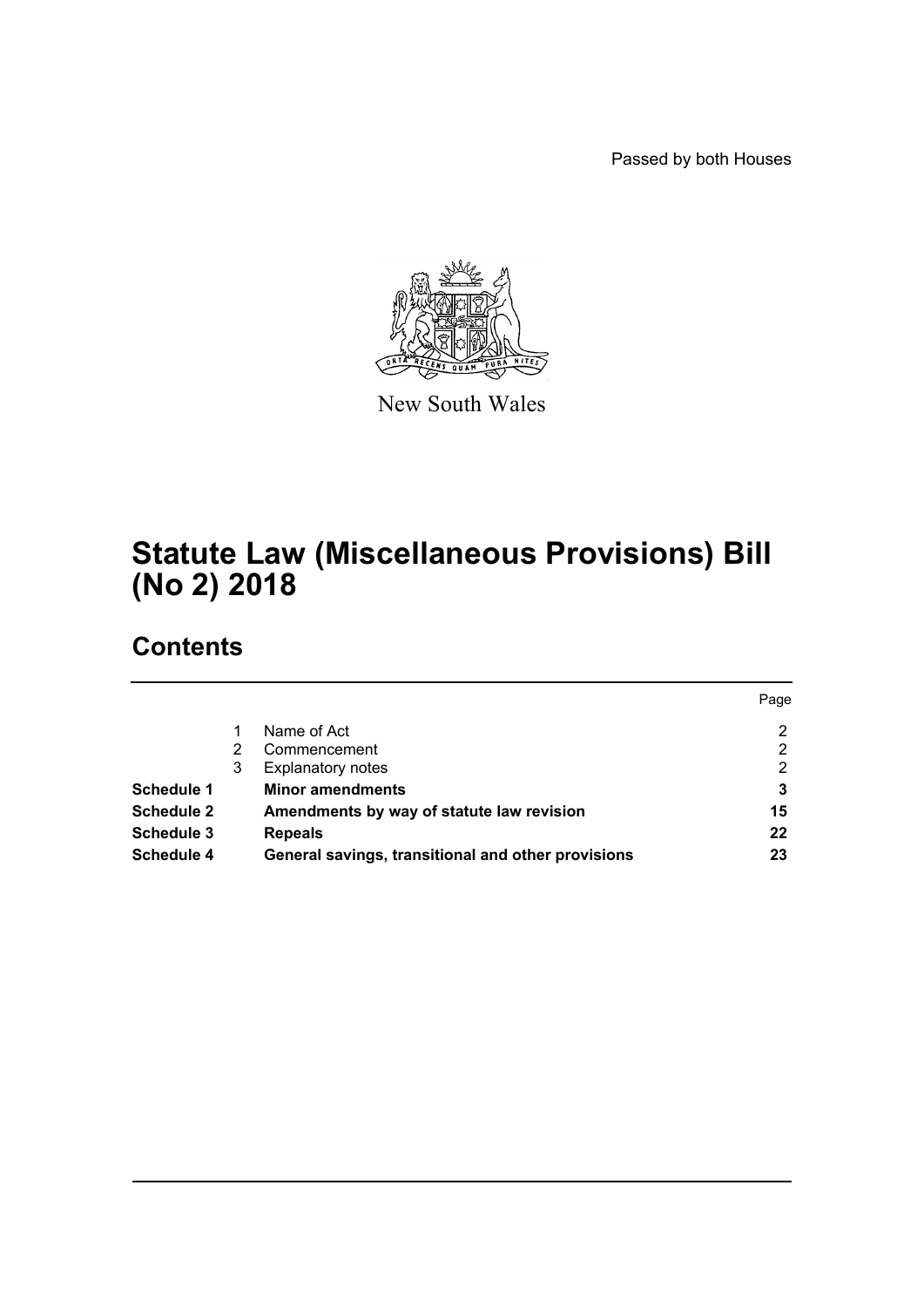*I certify that this public bill, which originated in the Legislative Assembly, has finally passed the Legislative Council and the Legislative Assembly of New South Wales.*

> *Clerk of the Legislative Assembly. Legislative Assembly, Sydney, , 2018*



New South Wales

# **Statute Law (Miscellaneous Provisions) Bill (No 2) 2018**

Act No , 2018

An Act to repeal certain Acts and to amend certain other Acts and instruments in various respects and for the purpose of effecting statute law revision; and to make certain savings.

*I have examined this bill and find it to correspond in all respects with the bill as finally passed by both Houses.*

*Assistant Speaker of the Legislative Assembly.*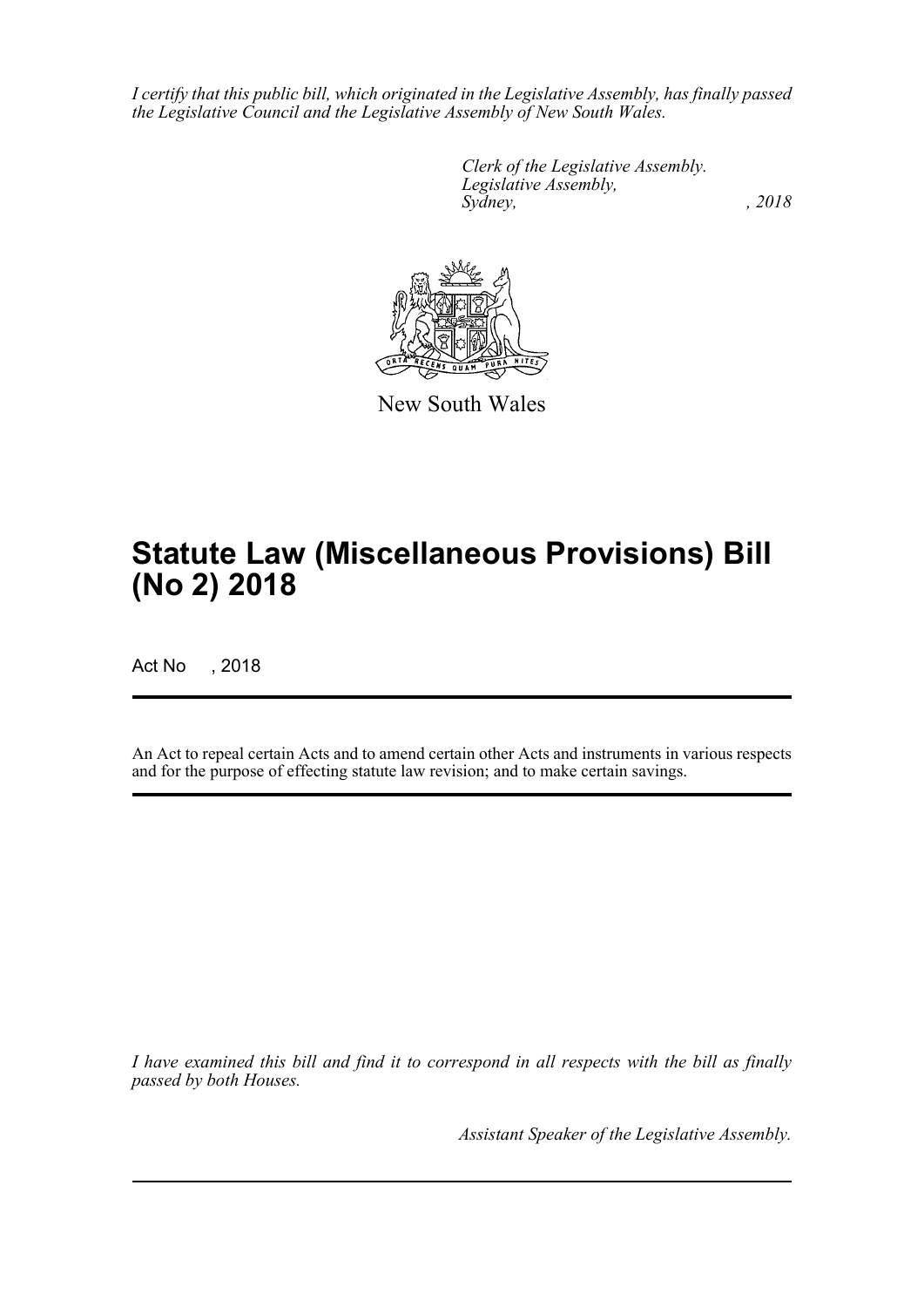Statute Law (Miscellaneous Provisions) Bill (No 2) 2018 [NSW]

# <span id="page-2-0"></span>**The Legislature of New South Wales enacts:**

# **1 Name of Act**

This Act is the *Statute Law (Miscellaneous Provisions) Act (No 2) 2018*.

# <span id="page-2-1"></span>**2 Commencement**

- (1) This Act commences on 8 January 2019, except as provided by this section.
- (2) The amendments made by Schedules 1 and 2 to this Act commence on the day or days specified in those Schedules in relation to the amendments concerned. If a commencement day is not specified, the amendments commence in accordance with subsection (1).
- (3) Schedule 4 commences on the date of assent to this Act.

# <span id="page-2-2"></span>**3 Explanatory notes**

The matter appearing under the heading "Explanatory note" in any of the Schedules does not form part of this Act.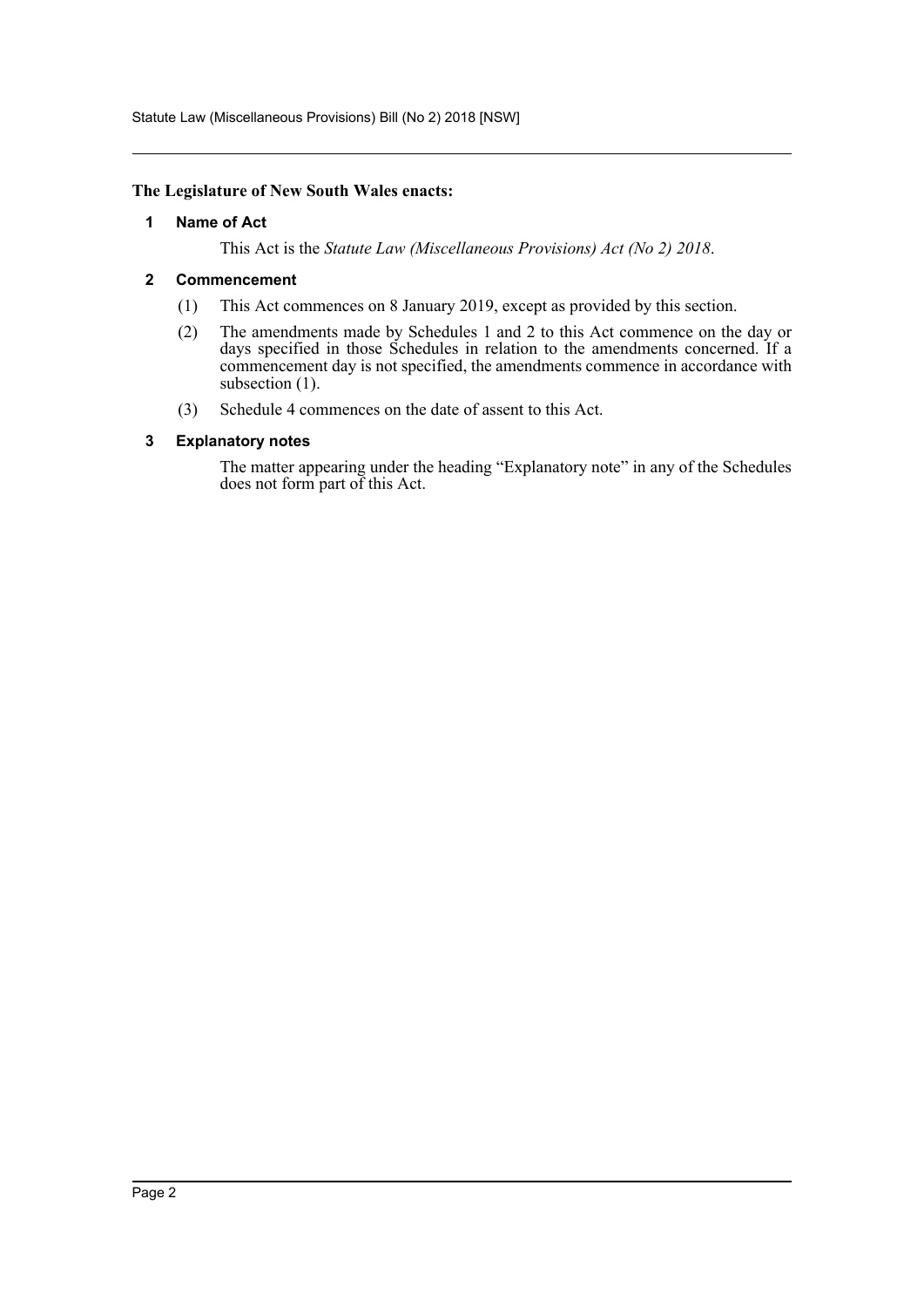# <span id="page-3-0"></span>**Schedule 1 Minor amendments**

# **1.1 Casino Control Act 1992 No 15**

# **[1] Section 115 Responsible gambling levy and fund**

Omit "of each trust deed" from section 115 (6).

# **[2] Section 115 (6)**

Omit "concerned".

# **[3] Section 115 (7)**

Omit "of a trust deed".

#### **Explanatory note**

The proposed amendments make it clear that only one trust deed is required to be created for the purposes of the Responsible Gambling Fund.

# **1.2 Cemeteries and Crematoria Act 2013 No 105**

# **Dictionary**

Omit the definition of *funeral director*. Insert instead:

*funeral director* means a person who, in the conduct of operating a business or a service:

- (a) engages, for the purpose of burial or cremation, in the collection, transport, storage, preparation or embalming of bodies, or
- (b) engages in the conduct of exhumations.

#### **Explanatory note**

The proposed amendment extends the definition of *funeral director* for the purposes of the *Cemeteries and Crematoria Act 2013* to persons operating burial and cremation businesses and services for profit. Currently, the definition is limited to not-for-profit services.

# **1.3 Children and Young Persons (Care and Protection) Act 1998 No 157**

# **[1] Section 3 Definitions**

Omit "landline" from paragraph (c) of the definition of *high level identification information* in section 3 (1).

# **[2] Section 175 Special medical treatment**

Omit the note to section 175 (4A). Insert instead:

**Note.** A copy of the general exemption issued by the Secretary can be accessed at the Department's website.

# **[3] Section 245I Commonwealth and interstate agencies**

Insert after section 245I (e):

(f) any other prescribed body that is a department of the public service, or an agency, of another State or Territory.

#### **Explanatory note**

Item [1] of the proposed amendments to the *Children and Young Persons (Care and Protection) Act 1998* (the *Care Act*) extends the restrictions on the disclosure of landline telephone numbers of authorised carers so that they apply to any telephone number of an authorised carer.

Item [2] removes a reference to a disused website.

Item [3] makes it clear that provisions of the Care Act that authorise certain bodies (including agencies of other States or Territories) to exchange with each other information relating to the provision of child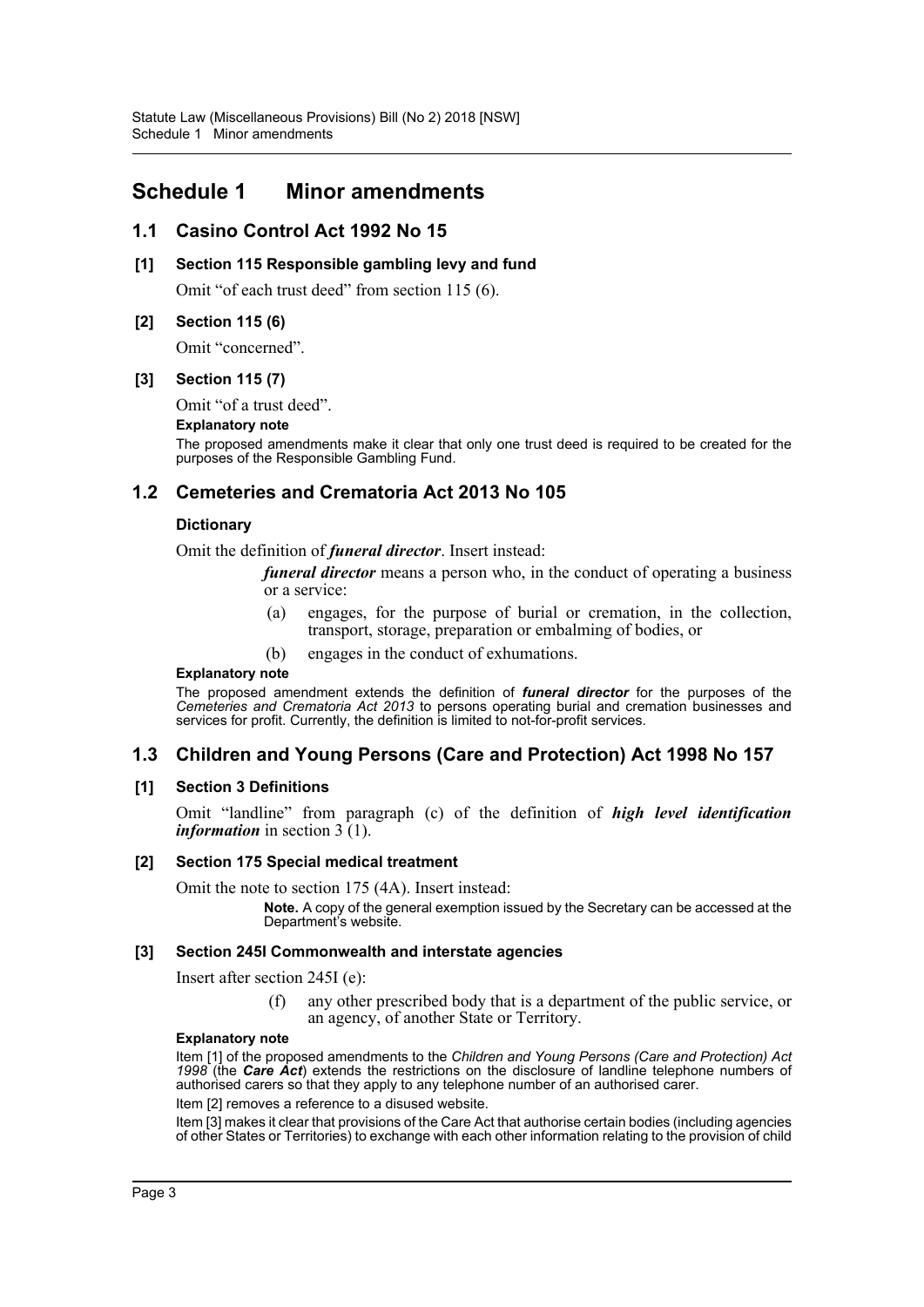protection services do not operate to impose any requirement on an agency of any other State or Territory.

# **1.4 Coal Mine Subsidence Compensation Act 2017 No 37**

#### **Section 23 Contravening development**

Omit "that was altered or erected more than 15 years before the claim was made" from section 23 (2) (a).

#### **Explanatory note**

The proposed amendment gives the Chief Executive of Subsidence Advisory NSW discretion to determine a claim for compensation under the *Coal Mine Subsidence Compensation Act 2017* in relation to a residential building altered or erected without approval at any time before the claim for compensation was made. Currently, the discretion applies only in relation to a residential building altered or erected more than 15 years before the claim was made.

# **1.5 Community Housing Providers (Adoption of National Law) Act 2012 No 59**

#### **Section 30**

Insert after section 29:

#### **30 Delegations**

- (1) A Housing Agency may delegate to a person the exercise of any of its functions under this Act (including any function under the *Community Housing Providers National Law (NSW)*), other than this power of delegation.
- (2) A delegate of a Housing Agency may sub-delegate to a person any function delegated by the Housing Agency if the delegate is authorised to do so by the Housing Agency.

#### **Explanatory note**

The proposed amendment enables a Housing Agency (including the New South Wales Land and Housing Corporation, the Secretary of the Department of Family and Community Services and the Aboriginal Housing Office) to delegate, and authorise the sub-delegation of, its functions under the *Community Housing Providers (Adoption of National Law) Act 2012* (including any function under the *Community Housing Providers National Law (NSW)*).

# **1.6 Criminal Appeal Act 1912 No 16**

#### **Section 2 Definitions**

Insert "or 4" after "Division 3" in paragraph (h) of the definition of *Sentence* in section 2 (1).

#### **Explanatory note**

The proposed amendment updates a reference to provisions of the *Criminal Procedure Act 1986* under which costs orders are made by the Supreme Court in its summary jurisdiction for the purposes of a provision enabling the making of appeals against costs orders. The amendment is consequent on the enactment of the *Courts Legislation Amendment Act 2006*.

# **1.7 Criminal Legislation Amendment (Child Sexual Abuse) Act 2018 No 33**

#### **Schedule 1 Amendment of Crimes Act 1900 No 40**

Omit "victim" wherever occurring in proposed section 61HE (3) and (4) in Schedule 1 [6].

Insert instead "alleged victim".

#### **Commencement**

The amendment to the *Criminal Legislation Amendment (Child Sexual Abuse) Act 2018* commences on the date of assent to this Act.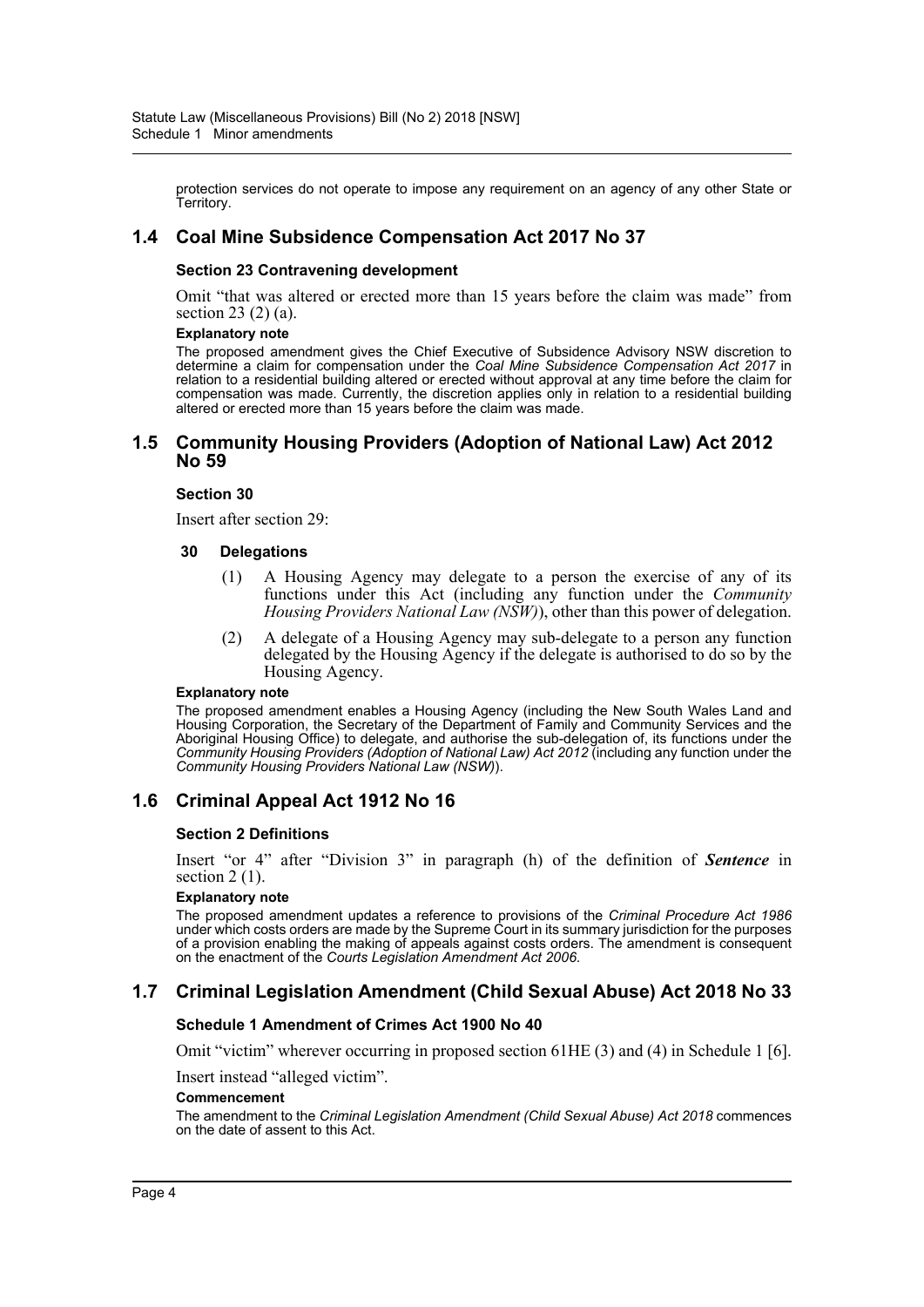#### **Explanatory note**

The proposed amendment makes terminology used in an amendment to the *Crimes Act 1900* in reference to the victim of an offence relating to sexual assault consistent with other provisions containing sexual offences to be inserted into that Act by the *Criminal Legislation Amendment (Child Sexual Abuse) Act 2018*.

# **1.8 Crown Land Management Act 2016 No 58**

# **[1] Section 3.27 Exercise of functions by category 2 non-council managers**

Omit section 3.27 (2) (a). Insert instead:

(a) granting of short-term licences under section 2.20,

# **[2] Section 5.21 Licences generally**

Insert after section 5.21 (1):

(1A) Without limiting subsection (1), a licence may authorise the use or occupation of Crown land for the purposes of accessing water on, or transporting water from or across, the land (including the use or undertaking of any ancillary works).

#### **[3] Section 5.57 Removal of restrictions or covenants on Crown land**

Insert after section 5.57 (7):

(8) In this section:

*Crown land* includes former Crown land.

#### **[4] Section 9.12 Removal by authorised persons**

Omit "*authorised employee*" from section 9.12 (1). Insert instead "*authorised person*".

# **[5] Section 9.12 (1) (c)**

Insert after section 9.12 (1) (b):

(c) if the Ministerial Corporation is the Crown land manager—a person authorised in writing by the Ministerial Corporation to exercise functions under this section.

#### **[6] Section 9.12 (2)**

Omit "authorised employee" and "the employee".

Insert instead "authorised person" and "the authorised person", respectively.

#### **Explanatory note**

Item [1] of the proposed amendments limits a provision authorising a non-council manager of dedicated or reserved Crown land to grant licences under the *Crown Land Management Act 2016* for a term of one year or less without Ministerial consent so that it applies only to short-term licences granted over the land under a provision that enables the Minister to grant short-term licences for purposes prescribed by regulations under that Act. The amendment will make the provision authorising the granting of licences without Ministerial consent consistent with section 102 of the repealed *Crown Lands Act 1989*.

Item [2] makes it clear that a licence may be granted for the purposes of accessing water on Crown land or transporting water from or across Crown land.

Item [3] makes it clear that the power of the Minister to consent to the removal of a restriction or covenant on Crown land extends to restrictions and covenants on former Crown land.

Item [5] gives a person authorised by the Lands Administration Ministerial Corporation the power to remove a person from dedicated or reserved Crown land for which it is the Crown land manager. Items [4] and [6] make consequential amendments to terminology.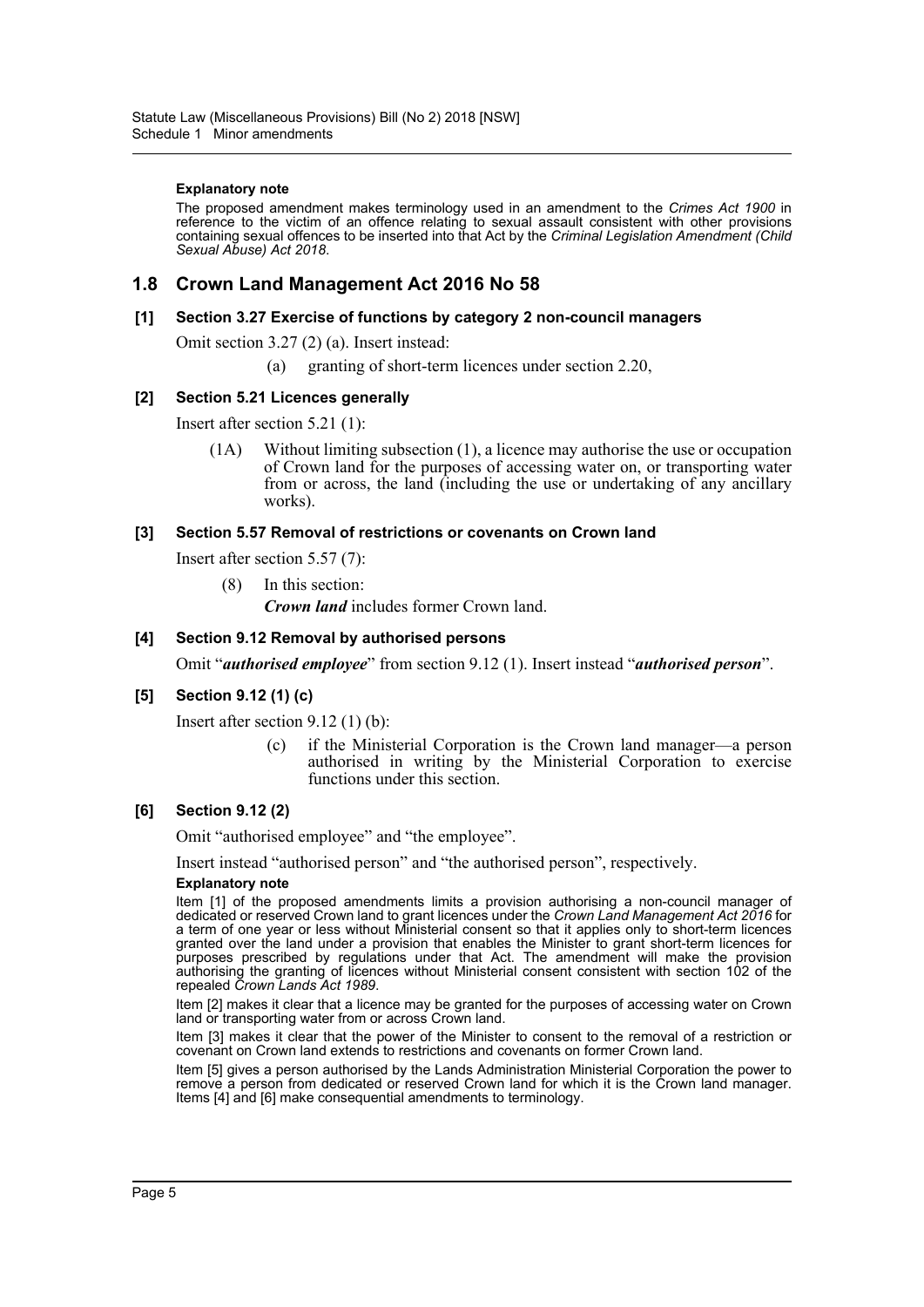# **1.9 Education Act 1990 No 8**

# **[1] Section 83B Financial and other assistance in respect of non-government school children**

Omit section 83B (8).

# **[2] Section 83C (5)**

Insert after section 83C (4):

(5) In this section:

*asset* means an economic resource that may depreciate in value over time.

*income* means money or other forms of consideration received periodically from the provision of property, goods or services, investments, gifts, donations, grants, financial assistance or any other gain obtained from the use of a school's assets or its proprietor's assets.

*payment* means a transaction involving consideration (including non-monetary consideration) and includes a commitment to spend or a liability incurred (whether or not the time for payment has arisen).

#### **Explanatory note**

Item [1] of the proposed amendments omits a spent provision.

Item [2] defines the meaning of certain financial accounting terminology for the purposes of the prohibition on giving financial assistance to schools that operate for profit, in line with recommendations of the Non-Government Schools Not-for-profit Advisory Committee.

# **1.10 Electoral Act 2017 No 66**

# **[1] Section 59 Application for registration**

Omit section 59 (2) (k).

# **[2] Section 119 Appointment of scrutineers**

Insert "or a registered party" after "by a candidate" in section 119 (4).

# **[3] Section 144 Issue of ballot papers to registered early voters**

Omit section 144 (a). Insert instead:

- (a) a postal vote certificate, in the approved form, printed on an envelope, and
- (a1) if the envelope on which the postal vote certificate is printed is not addressed to the Electoral Commissioner—another envelope that is addressed to the Electoral Commissioner, and

# **[4] Section 145 Issue of ballot papers to postal vote applicants**

Omit section 145 (2) (a). Insert instead:

- (a) a postal vote certificate, in the approved form, printed on an envelope, and
- (a1) if the envelope on which the postal vote certificate is printed is not addressed to the Electoral Commissioner—another envelope that is addressed to the Electoral Commissioner, and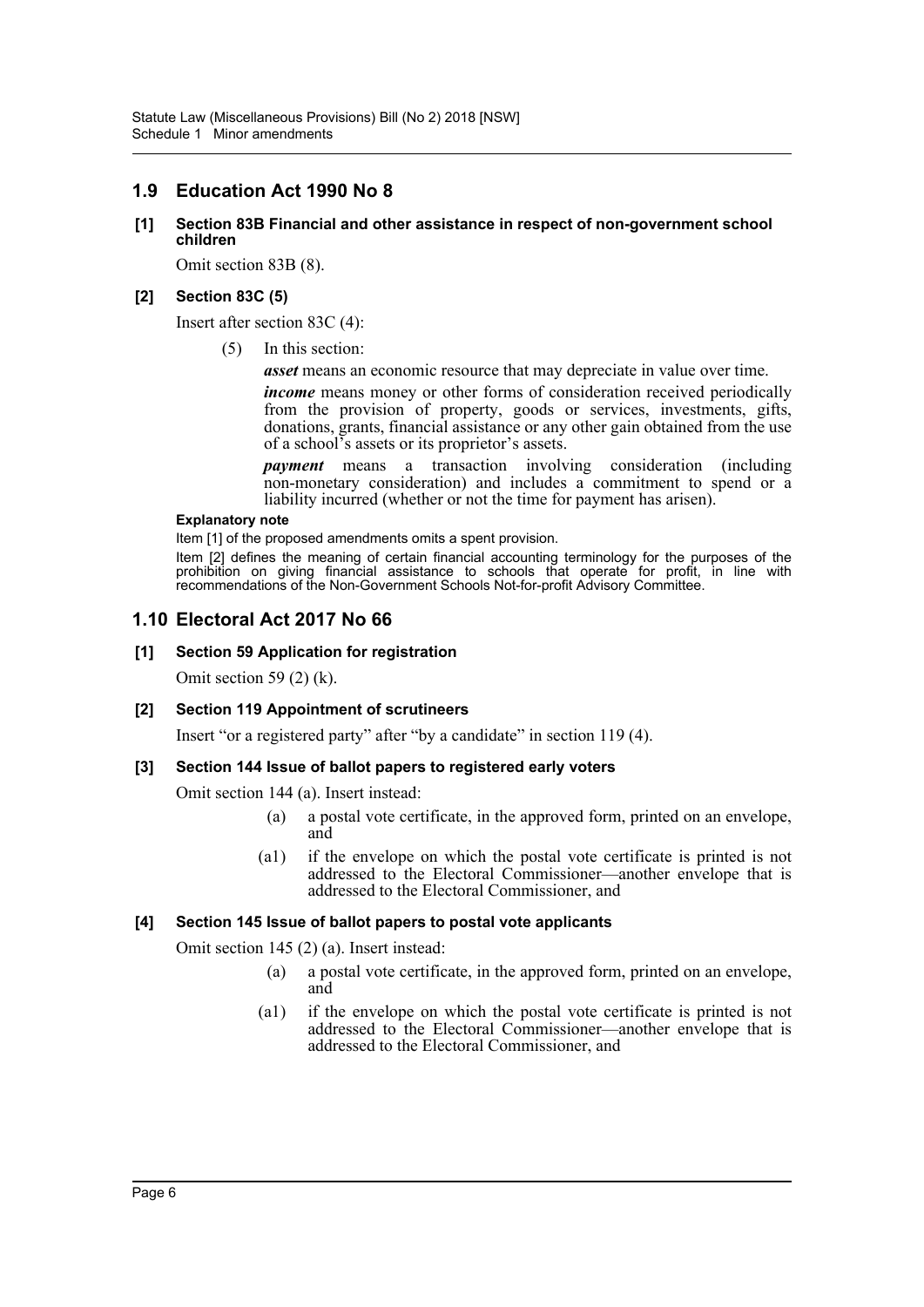# **[5] Section 148 Directions for postal voting**

Omit section 148 (1) (c) (iii). Insert instead:

(iii) place the ballot paper in the envelope on which the postal vote certificate is printed, and

#### **[6] Section 149 Preliminary scrutiny of postal ballot papers**

Insert "on which a postal vote certificate is printed" after "envelopes" wherever occurring in section 149 $(1)$  $(\hat{a})$  and  $(\hat{b})$ .

#### **[7] Section 259 Penalty notices for offence of failing to vote**

Omit "on" from section 259 (6). Insert instead "to".

#### **Commencement**

The amendments to the *Electoral Act 2017* commence on the date of assent to this Act.

#### **Explanatory note**

Item [1] of the proposed amendments removes the requirement for an application for the registration of a party to state whether or not the party wishes to be registered for the purposes of the *Electoral Funding Act 2018* (which is redundant because parties are registered only under the *Electoral Act 2017*).

Item [2] makes it clear that the requirement for the appointment of a scrutineer to be in the form approved by the Electoral Commissioner applies to an appointment made by a registered party (in the same way as it applies to an appointment made by a candidate).

Items [3], [4], [5] and [6] make it clear that the Electoral Commissioner may provide a postal voter with a second envelope addressed to the Electoral Commissioner when issuing ballot papers to the voter. The amendments will make postal voting provisions consistent with State and Commonwealth practices.

Item [7] corrects a typographical error.

# **1.11 Electoral Funding Act 2018 No 20**

# **[1] Section 3 Objects of Act**

Insert "associated entities," after "agents," in section 3 (e).

#### **[2] Section 14 Person responsible for making disclosures**

Insert after section 14 (7):

- (8) In this section, in relation to elected members of Parliament and candidates and groups of candidates in State elections, a reference to membership of a registered party does not include a reference to membership of a party registered under section 320 (2) of the *Local Government Act 1993*.
- (9) Despite section 63 (2) (a) of the *Electoral Act 2017*, a party that becomes registered under Part 6 of that Act is, for the purposes of this section, taken to be registered on the date of its registration.

# **[3] Section 26 Exemption from donation caps**

Insert "is" after "it" in section 26 (4).

**[4] Section 69 Amount of public funding for eligible independent candidates (or eligible candidates of parties not eligible for public campaign funding)**

Insert "or by-election for the Assembly" after "Assembly general election" in section 69 $(2)$  $(a)$ .

#### **[5] Section 100 Duties of senior office holders of registered parties to report alleged contraventions of this Act**

Omit ", the senior office holder" from section 100 (1).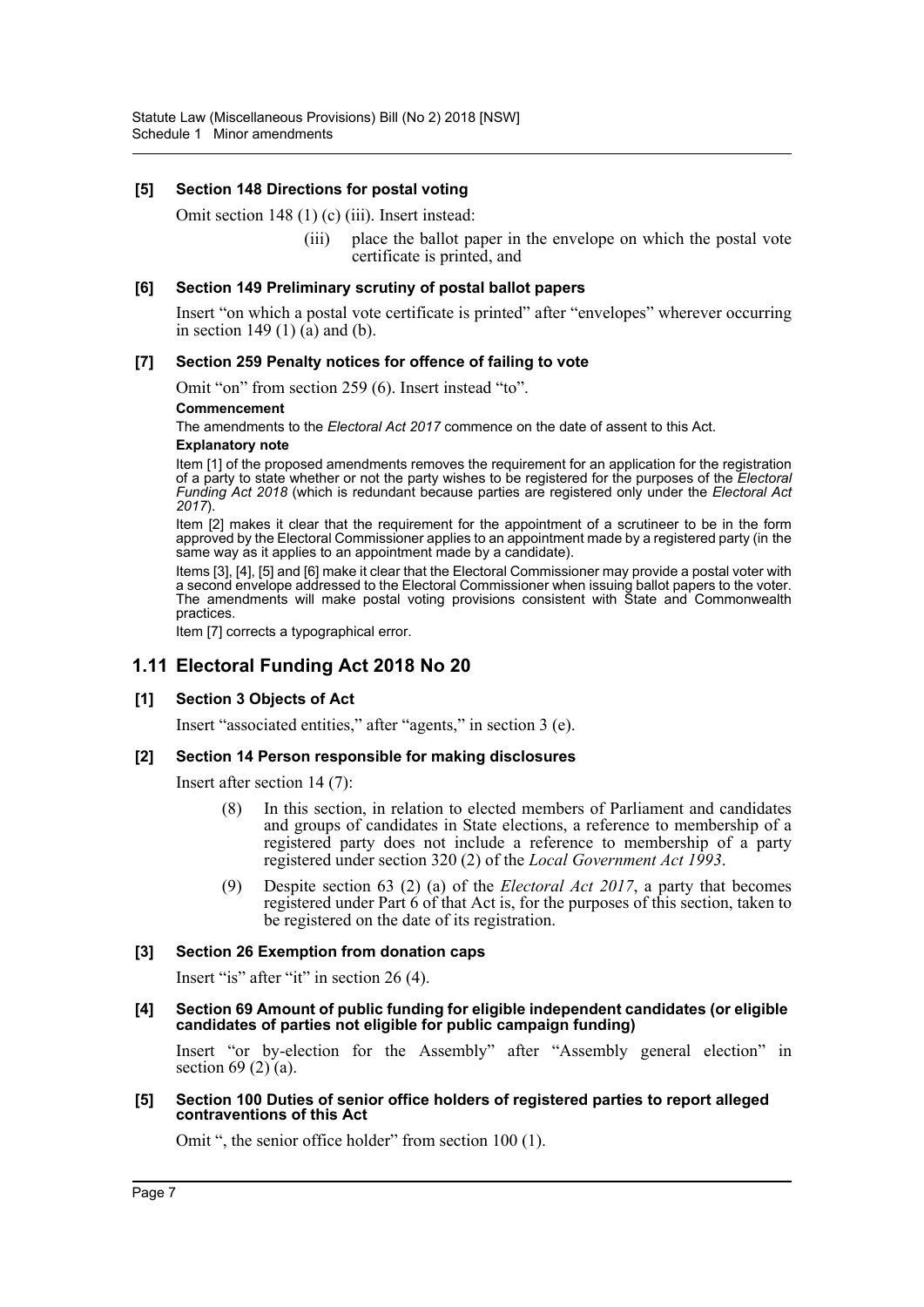# **[6] Section 132 Public access to registers**

Omit "on its website". Insert instead "in accordance with this section".

# **[7] Section 132 (2)**

Insert at the end of section 132:

- (2) The Electoral Commission is to:
	- (a) prepare a copy of each register that excludes the residential address of any person who is a silent elector within the meaning of the *Electoral Act 2017* (if the Electoral Commission is aware that the person is a silent elector) and make it available for public inspection at the office of the Electoral Commission during ordinary office hours, and
	- (b) prepare a copy of each register that excludes the addresses of all individuals and publish it on its website.

# **[8] Schedule 1, heading**

Omit "**caps**". Insert instead "**amounts**".

# **[9] Schedule 1, clause 4 (1)**

Omit the subclause. Insert instead:

Each of the adjustable amounts specified in sections 67 and 69 is to be adjusted for inflation as provided by this clause.

#### **Commencement**

The amendments to the *Electoral Funding Act 2018* commence on the date of assent to this Act. **Explanatory note**

Item [1] of the proposed amendments extends the objects of the *Electoral Funding Act 2018* relating to compliance of parties, elected members, candidates, groups, agents, third-party campaigners and donors with the electoral funding, expenditure and disclosure scheme so that the objects apply in the same way to associated entities.

Item [2] makes it clear that the party agent for a political party registered under the *Local Government Act 1993* is not responsible for making disclosures of political donations and electoral expenditure in relation to State elections for candidates, groups and elected members of Parliament. The item also provides that for the purpose of such disclosures a party's registration under the *Electoral Act 2017* takes effect on the date of registration (and not 12 months after registration).

Items [6] and [7] remove the requirement to publish on the website of the Electoral Commission addresses of individuals contained in a register of electoral participants under the *Electoral Funding Act 2018* (which will instead be accessible by inspection of the register at the premises of the Electoral Commission, unless the individual is a silent elector).

Item [4] provides that a candidate is entitled to an amount of public funding for each first preference vote received by the candidate in a Legislative Assembly by-election that is equivalent to the amount to which the candidate is entitled for each first preference vote received in the Assembly general election. Item [9] makes it clear that the amounts of public funding for eligible parties and candidates that are adjusted for inflation for the 2019 State general election and each subsequent State general election are to be adjusted in the same way for each Legislative Assembly by-election between that general election and subsequent general elections.

Items [3], [5] and [8] correct typographical errors.

# **1.12 Environmental Planning and Assessment Act 1979 No 203**

# **[1] Section 6.5 Functions of certifiers (including principal certifiers)**

Omit "a construction certificate" from section 6.5 (1) (d).

Insert instead "an occupation certificate".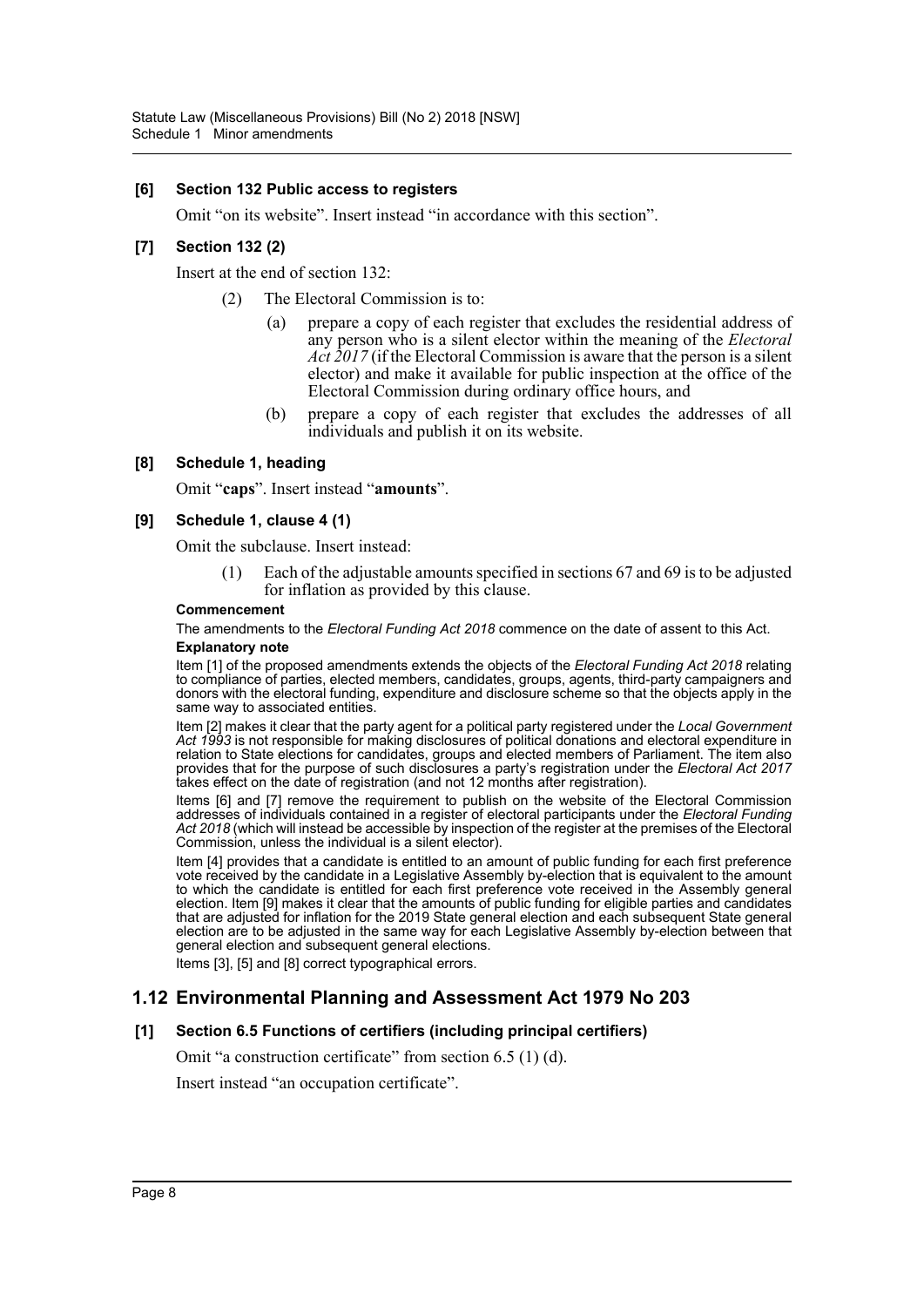# **[2] Section 7.28 Establishment of Fund**

Omit "the Planning Secretary of the Treasury" from section 7.28 (2).

Insert instead "the Secretary of the Treasury".

#### **Explanatory note**

Item [1] of the proposed amendments corrects a provision setting out the functions of a certifier for building or subdivision work by removing a reference to the issue of compliance certificates by a principal certifier when the certificate is an authorised alternative to a construction certificate. The reference is incorrect because the Act does not provide that a compliance certificate is an authorised alternative to a construction certificate.

Item [2] corrects terminology used in reference to the Secretary of the Treasury.

# **1.13 Food Act 2003 No 43**

# **[1] Section 115A Food Regulation Forum**

Omit "the Local Government and Shires Association of New South Wales" and "that Association" wherever occurring in section 115A (1) (c) and (d).

Insert instead "Local Government NSW" and "that body", respectively.

# **[2] Section 115A (1) (e)**

Omit "the Local Government Managers Australia, NSW".

Insert instead "Local Government Professionals Australia, NSW".

# **[3] Section 115A (1) (f)**

Omit "the Australian Institute of Environmental Health, NSW Division" and "that Institute".

Insert instead "Environmental Health Australia" and "that body", respectively.

# **[4] Section 137**

Omit the section. Insert instead:

#### **137 Service of documents**

- (1) A document that is authorised or required by this Act or the regulations to be served on any person may be served by any of the following methods:
	- (a) in the case of an individual—by personal delivery to the person,
	- (b) by post to the address specified by the person for the service of documents of that kind,
	- (c) in the case of an individual who has not specified such an address—by post to the residential or business address of the person last known to the person serving the document,
	- (d) in the case of a corporation—by post to the registered office or any other office of the corporation or by leaving it at any such office with a person apparently over the age of 16 years,
	- (e) by email to an email address specified by the person for the service of documents of that kind,
	- (f) by any other method authorised by the regulations for the service of documents of that kind.
- (2) Nothing in this section affects the operation of any provision of a law or of the rules of a court authorising a document to be served on a person by any other method.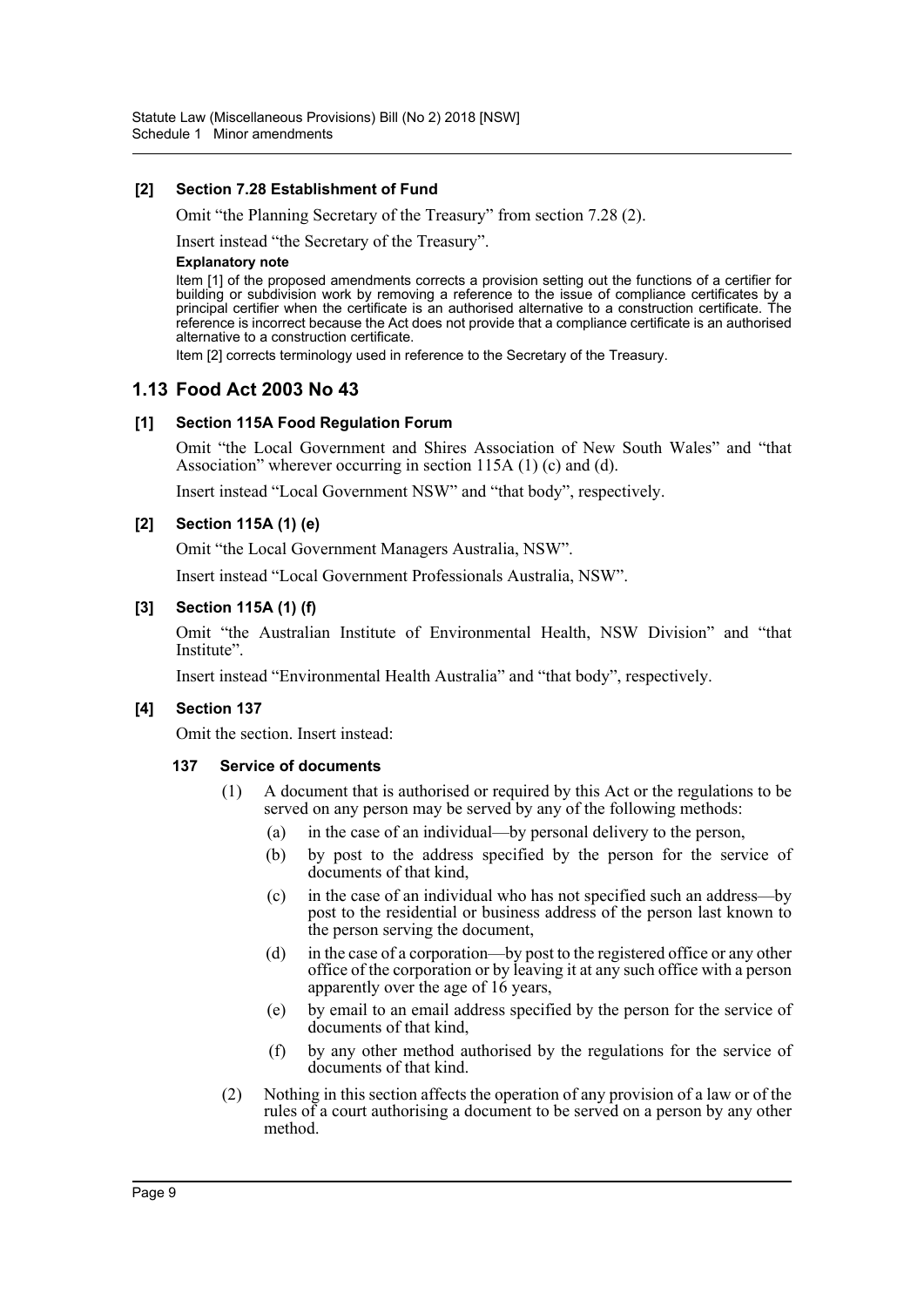(3) In this section, *serve* includes give or send.

#### **Explanatory note**

Items [1]–[3] of the proposed amendments update the names of certain local government and environmental health organisations that may nominate members of the Food Regulation Forum. Item [4] provides for the service of documents by email (or any other method prescribed by regulations under the *Food Act 2003*) as an alternative to personal or postal service.

# **1.14 Land Tax Management Act 1956 No 26**

# **[1] Section 10 Land exempted from tax**

Omit section 10 (1) (p), (p1) and (p2). Insert instead:

- (p) land that is the subject of a biodiversity stewardship agreement under the *Biodiversity Conservation Act 2016*,
- (p1) land that is the subject of a conservation agreement under the *Biodiversity Conservation Act 2016* or the *National Parks and Wildlife Act 1974*, being an agreement that remains in force in perpetuity (that is, an agreement that remains in force for an indefinite period and that cannot be unilaterally terminated by the owner of the land),
- (p1A) land that is the subject of a registered Trust agreement that was referred to in section 36 of the *Nature Conservation Trust Act 2001* (being an agreement that is continued in force by clause 50 of the *Biodiversity Conservation (Savings and Transitional) Regulation 2017* and that remains in force in perpetuity, as referred to in paragraph (p1)),
	- (p2) land in which the Biodiversity Conservation Trust holds an interest,

# **[2] Section 10 (2C)**

Omit the subsection. Insert instead:

- (2C) If part of any land is the subject of any of the following agreements, the land value of that land is, for the purposes of the assessment of land tax, to be reduced by an amount that bears the same proportion to that land value as the area of the part that is the subject of the agreement bears to the area of the whole of the land:
	- (a) a biodiversity stewardship agreement under the *Biodiversity Conservation Act 2016*,
	- (b) a conservation agreement under the *Biodiversity Conservation Act 2016* or the *National Parks and Wildlife Act 1974*, being an agreement that remains in force in perpetuity (that is, an agreement that remains in force for an indefinite period and that cannot be unilaterally terminated by the owner of the land),
	- (c) land that is the subject of a registered Trust agreement that was referred to in section 36 of the *Nature Conservation Trust Act 2001* (being an agreement that is continued in force by clause 50 of the *Biodiversity Conservation (Savings and Transitional) Regulation 2017* and that remains in force in perpetuity, as referred to in paragraph (b)).

# **[3] Schedule 1A Principal place of residence exemption**

Omit "sale of former" from clause 12 (10). Insert instead "change to". **Explanatory note**

Items [1] and [2] of the proposed amendments update a provision exempting certain land from land tax to reflect the continuation under the *Biodiversity Conservation Act 2016* of certain matters formerly dealt with by the repealed *Threatened Species Conservation Act 1995* and *Nature Conservation Trust Act 2001*. The provision is amended to reflect that: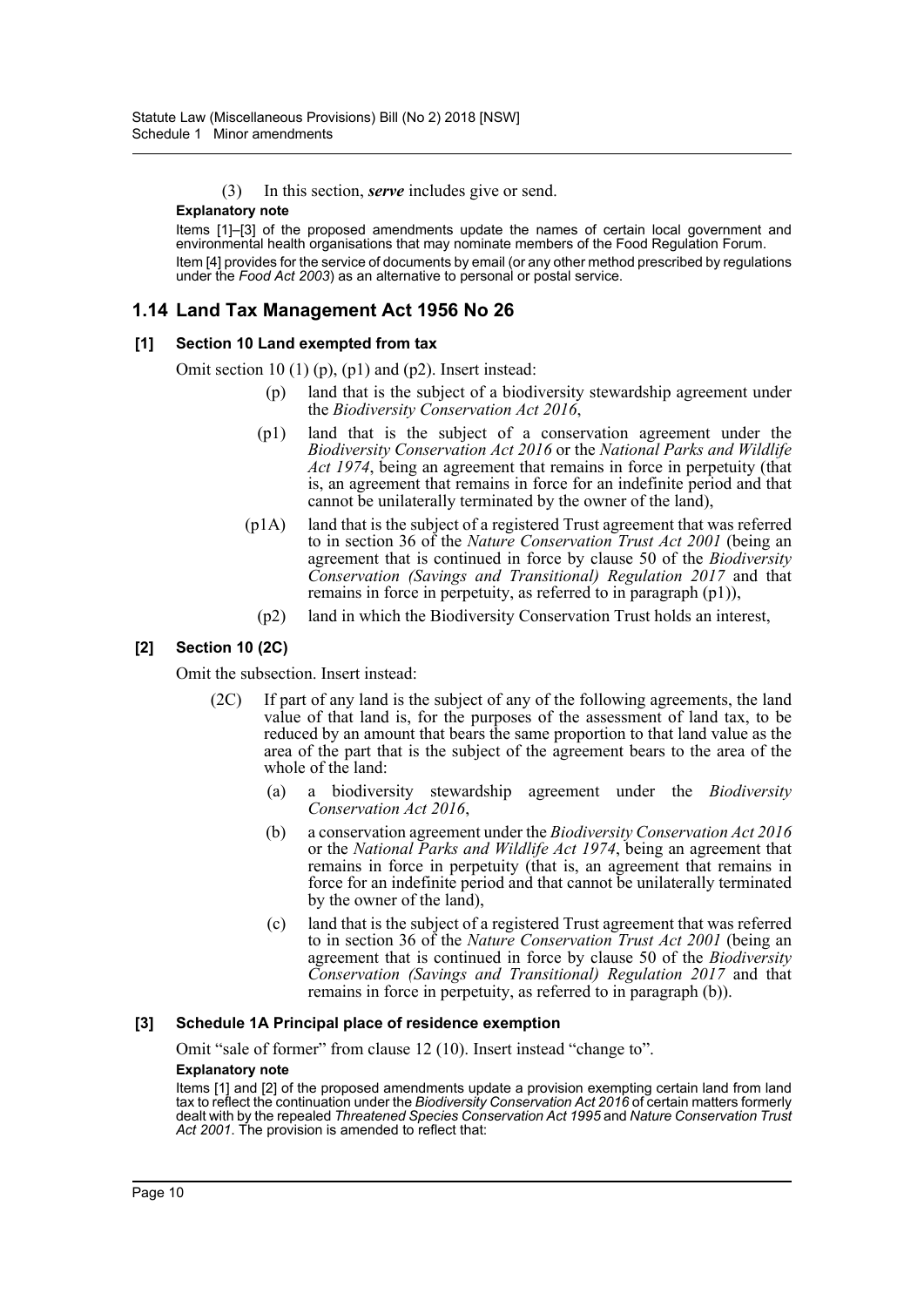- (a) biobanking agreements under Part 7A of the *Threatened Species Conservation Act 1995* have been replaced by biodiversity stewardship agreements under the *Biodiversity Conservation Act 2016*, and
- (b) conservation agreements continue to be entered into under the *National Parks and Wildlife Act 1974* for some purposes but can also be entered into under the *Biodiversity Conservation Act 2016* for certain other purposes relating to biodiversity conservation, and
- (c) the operation of existing Trust agreements entered into under the *Nature Conservation Trust Act 2001* is continued by the *Biodiversity Conservation (Savings and Transitional) Regulation 2017*, and
- (d) the Biodiversity Conservation Trust established under the *Biodiversity Conservation Act 2016* is a continuation of, and the same legal entity as, the Nature Conservation Trust of New South Wales established under the *Nature Conservation Trust Act 2001*.

Item [3] corrects a reference to the heading of a clause.

# **1.15 Liquor Act 2007 No 90**

# **[1] Section 114A**

Omit the section. Insert instead:

#### **114A Definitions**

In this Division:

*approved training course* means a training course provided:

- (a) by an approved training provider approved by the Secretary in accordance with the regulations in relation to the course, or
- (b) by or on behalf of the Secretary.

*approved training provider* means a training provider approved by the Secretary in accordance with the regulations to provide training courses.

*interim certificate* means a certificate (in hard copy or electronic form) granted to a person by the Secretary, or by an approved training provider on behalf of the Secretary, following the person's successful completion of an approved training course, for use by the person in obtaining a recognised competency card.

*recognised certification* means an interim certificate or a recognised competency card.

*recognised competency card* means a card issued to a person in accordance with the regulations that certifies as to the matters prescribed by the regulations and provides for the expiry of the card in accordance with the regulations.

*training course* means a training course prescribed by the regulations for the purposes of section 99 (2) (c).

# **[2] Section 114B Conditions of approval to conduct training courses**

Omit "with respect to the responsible service of alcohol".

# **[3] Sections 114C (Prohibition on granting interim certificates to unqualified persons) and 114D**

Omit "RSA" wherever occurring.

# **[4] Section 134 Terms of local liquor accords**

Omit "*Trade Practices Act 1974*" wherever occurring in section 134 (2) and (3).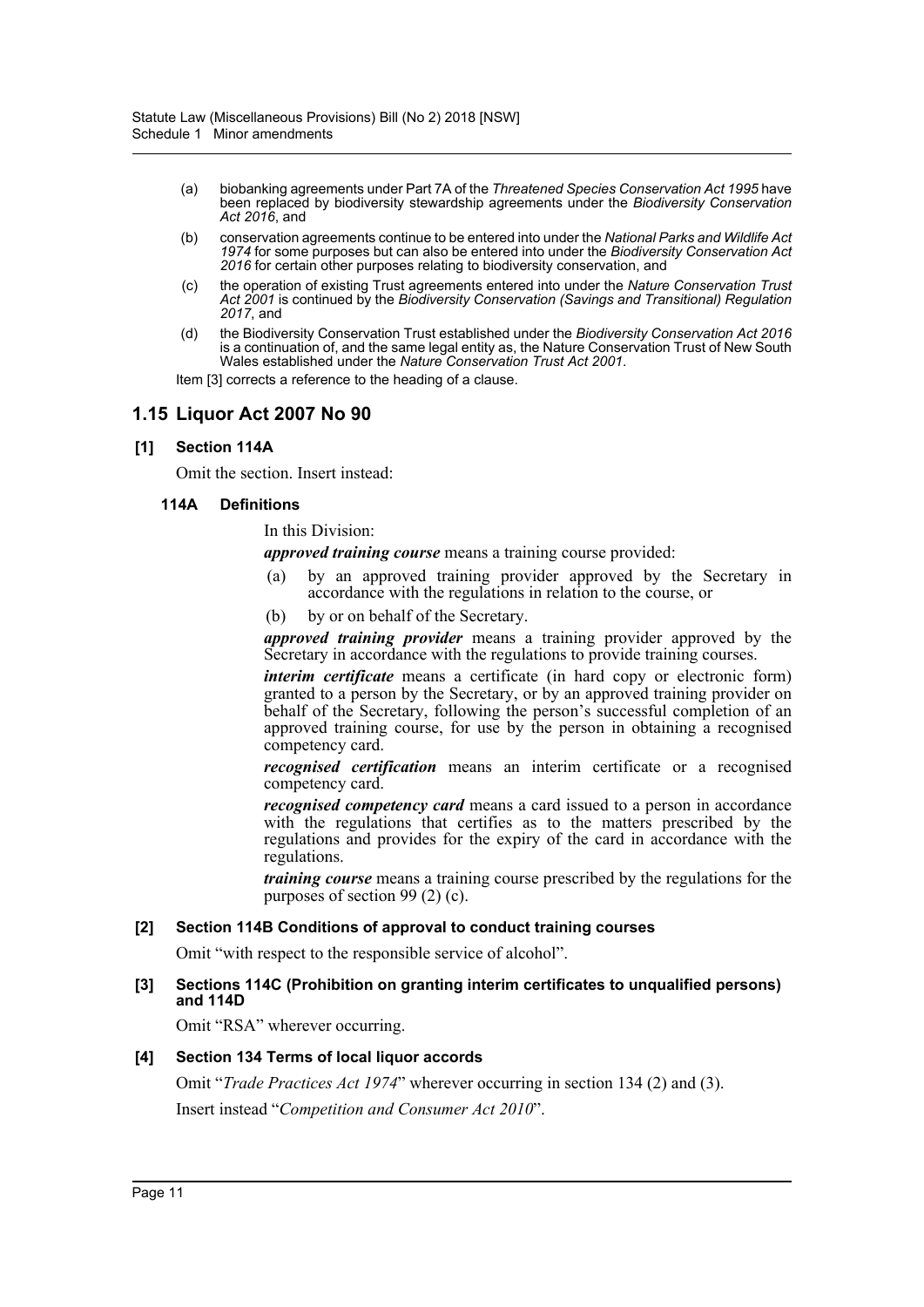# **[5] Schedule 1 Savings and transitional provisions**

Omit "the the" from the definition of *former Court* in clause 2. Insert instead "the". **Commencement**

Items [1]–[3] of the amendments to the *Liquor Act 2007* commence on a day to be appointed by proclamation.

#### **Explanatory note**

Items [1]–[3] of the proposed amendments extend the provisions under the *Liquor Act 2007* relating to the regulation of RSA training courses to other training courses that promote responsible practices by persons engaged in activities on licensed premises that are not related to the service of liquor. Item [4] updates a reference to a Commonwealth Act.

Item [5] omits a duplicated word.

# **1.16 Macquarie University Act 1989 No 126**

# **Section 17 Delegation by Council**

Insert at the end of the section:

(2) If a function of the Council is delegated to the Vice-Chancellor in accordance with subsection (1) and the instrument of delegation authorises the sub-delegation of the function, the Vice-Chancellor may (subject to any condition to which the delegation is subject) sub-delegate the function to any person or body referred to in subsection (1).

#### **Commencement**

The amendment to the *Macquarie University Act 1989* commences on the date of assent to this Act. **Explanatory note**

The proposed amendment enables the Vice-Chancellor of the University to sub-delegate to certain persons and bodies functions delegated to the Vice-Chancellor by the Council of the University.

# **1.17 Macquarie University By-law 2005**

# **[1] Clause 14 Nominations Committee**

Omit clause 14 (1). Insert instead:

(1) The Council is to establish a Nominations Committee consisting of at least 5 persons as determined by the Council.

#### **[2] Clause 18 Term of office of Chancellor**

Omit "3 years". Insert instead "4 years".

#### **Commencement**

The amendments to the *Macquarie University By-law 2005* commence on the date of assent to this Act.

#### **Explanatory note**

Item [1] of the proposed amendments allows the Council of the University to determine the membership of the Nominations Committee.

Item [2] increases the term of office of Chancellor of the University from 3 years to 4 years.

# **1.18 Modern Slavery Act 2018 No 30**

# **[1] Section 5 Definitions**

Omit "of" from the definition of *non-government agency* in section 5 (1).

Insert instead "in".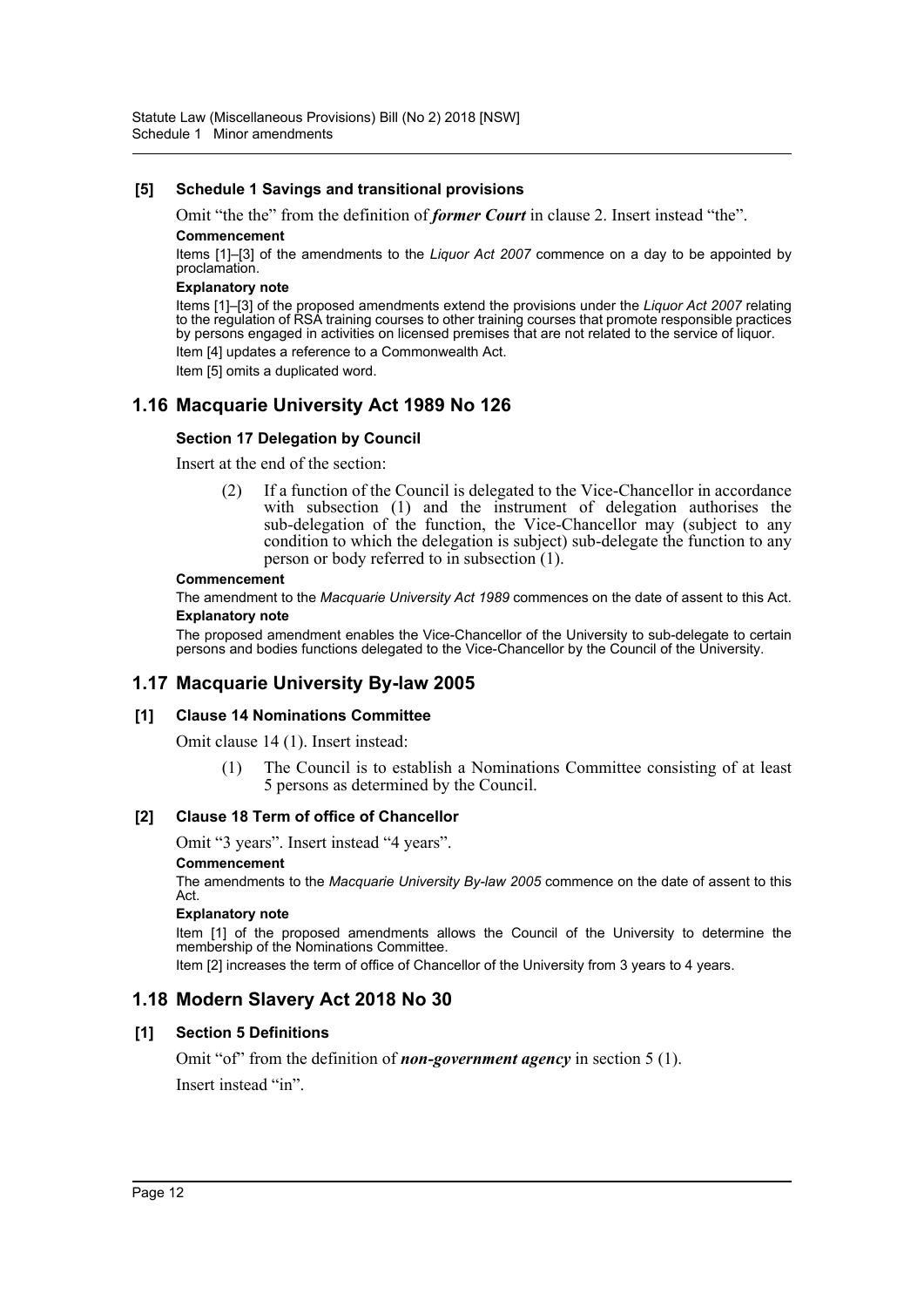# **[2] Schedule 2 Offences**

Omit the matters relating to sections 271.8 and 271.9 of the Commonwealth Criminal Code.

Insert in appropriate order:

270.7C Offence of debt bondage

# **Explanatory note**

Item [1] of the proposed amendments corrects terminology used in reference to the location of a body that is a non-government agency for the purposes of the Act.

Item [2] updates the list of offences under provisions of the Commonwealth Criminal Code that are modern slavery offences for the purposes of the Act to reflect the recent consolidation of offences of debt bondage.

# **1.19 Motor Accident Injuries Act 2017 No 10**

# **[1] Section 5.4 No recovery of damages for driver who caused accident**

Omit "or statutory benefits" from section 5.4 (1).

# **[2] Schedule 4 Savings, transitional and other provisions**

Insert at the end of the Schedule, with appropriate Part and clause numbering:

# **Part Provision consequent on enactment of Statute Law (Miscellaneous Provisions) Act (No 2) 2018**

# **No-fault accidents**

The amendment made to section 5.4 by the *Statute Law (Miscellaneous Provisions) Act (No 2) 2018* extends to:

- (a) a motor accident occurring before the commencement of the amendment (but not before 1 December 2017), and
- (b) a claim for statutory benefits made before the commencement of the amendment (but not before 1 December 2017), and
- (c) statutory benefits paid or payable before the commencement of the amendment in respect of a motor accident occurring on or after 1 December 2017, and
- (d) proceedings pending before a merit reviewer, medical assessor or claims assessor immediately before the commencement of the amendment.

#### **Explanatory note**

Item [1] of the proposed amendments removes a limitation preventing the recovery of statutory benefits in respect of the death of or injury to a driver whose act or omission causes a motor accident. The amendment makes provisions of the *Motor Accident Injuries Act 2017* relating to the recovery of statutory benefits for no-fault accidents consistent with other provisions of the Act establishing entitlements to statutory benefits. Item [2] makes a consequential amendment of a transitional nature.

# **1.20 Superannuation Administration Act 1996 No 39**

# **Section 79 Corporate plan**

Omit "at least 3 months before the beginning" from section 79 (1).

Insert instead "not later than one month after the commencement".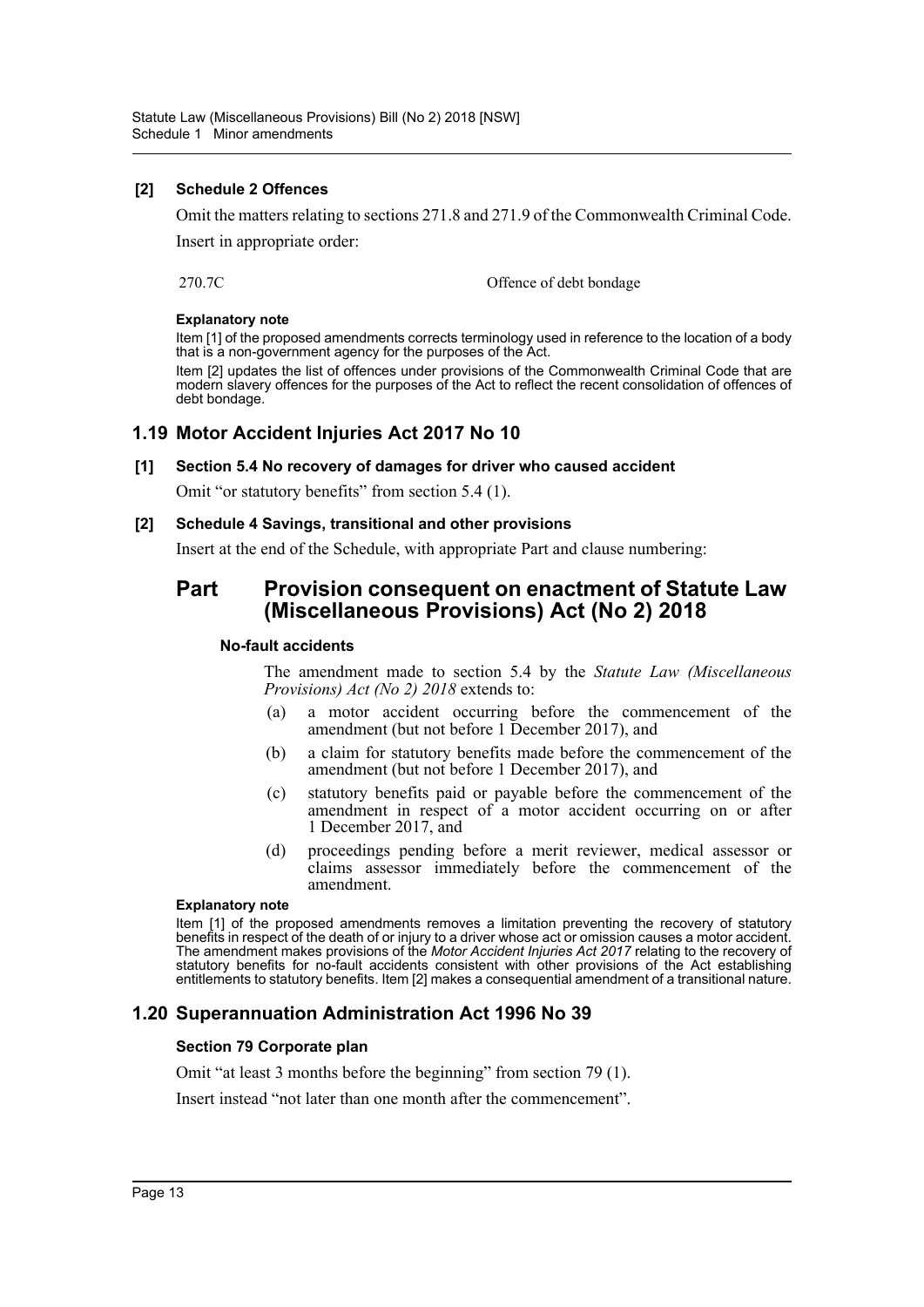#### **Explanatory note**

The proposed amendment changes the period within which the SAS Trustee Corporation's corporate plan must be prepared and delivered to the Treasurer (from at least 3 months before the beginning of each financial year to not later than one month after the commencement of each financial year), in line with the reporting arrangements for State owned corporations.

# **1.21 Taxation Administration Act 1996 No 97**

#### **Schedule 2 Recognised revenue laws**

Omit the matter relating to the Northern Territory and Queensland.

#### **Explanatory note**

The proposed amendment removes certain repealed Acts of the Northern Territory and Queensland from the list of revenue laws of other jurisdictions that are recognised for the purpose of reciprocal enforcement arrangements under the *Taxation Administration Act 1996*.

# **1.22 Treasury Corporation Act 1983 No 75**

#### **[1] Section 4 New South Wales Treasury Corporation**

Insert after section 4 (10):

(11) The Corporation is not a government agency for the purposes of Part 11 of the *Public Works and Procurement Act 1912*.

#### **[2] Section 6B Limitations on powers**

Omit section 6B (4).

#### **Explanatory note**

Item [1] of the proposed amendments exempts the New South Wales Treasury Corporation from the application of provisions of the *Public Works and Procurement Act 1912* that regulate government agency procurement (to reflect an existing exemption granted by the NSW Procurement Board). Item [2] removes a provision requiring the Corporation to obtain the approval of the Treasurer before appointing or employing an agent for the purpose of exercising the powers of the Corporation under that Act (which is made redundant by provisions of the *Public Authorities (Financial Arrangements)* Act 1987 and a regulation made under that Act).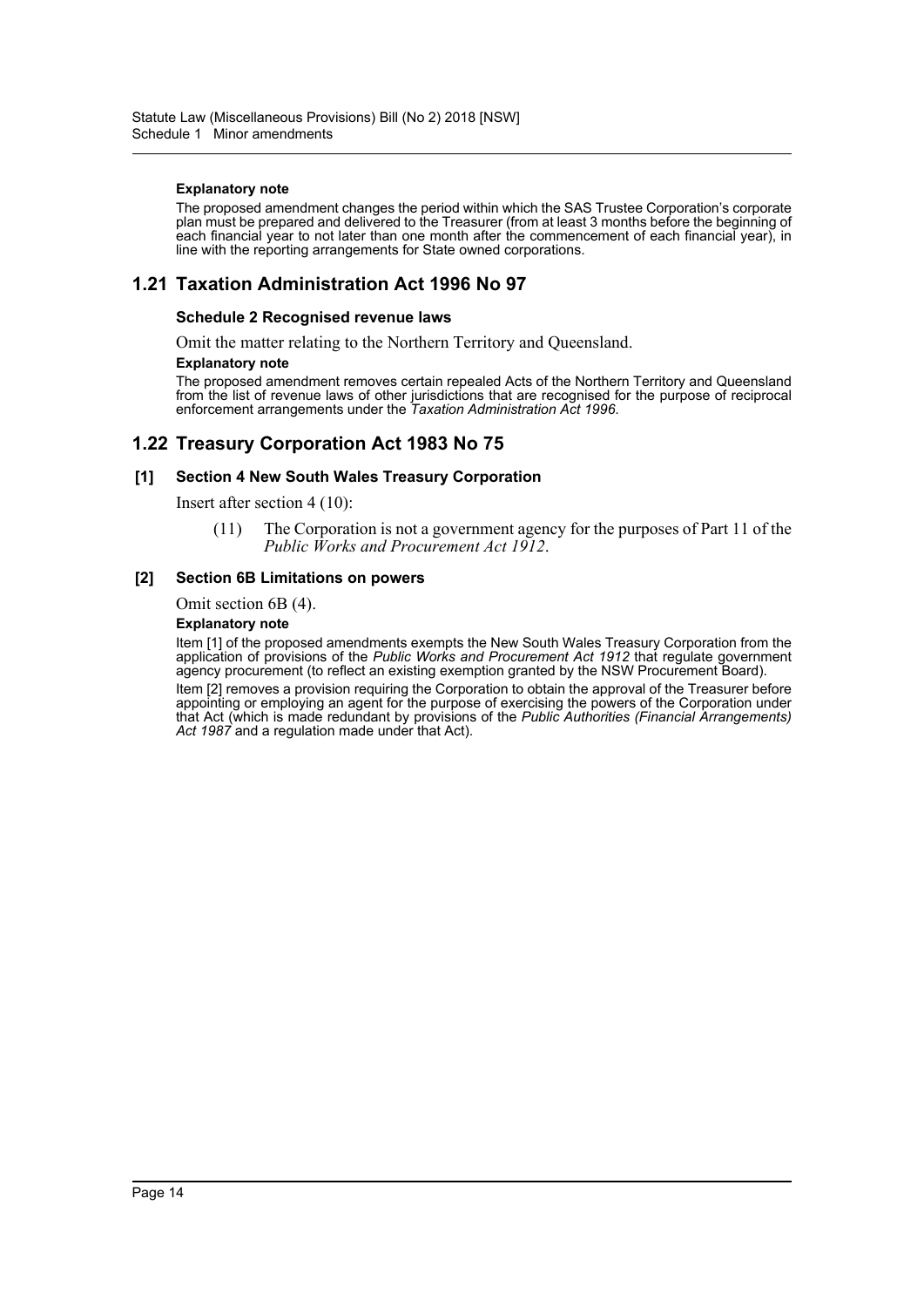# <span id="page-15-0"></span>**Schedule 2 Amendments by way of statute law revision**

# **2.1 Assisted Reproductive Technology Act 2007 No 69**

**[1] Section 4 (1), definition of "ART treatment"** Omit "being". Insert instead ", being".

# **[2] Section 4 (1), definition of "gamete provider"**

Omit "and in relation". Insert instead "and, in relation". **Explanatory note** The proposed amendments insert missing punctuation.

# **2.2 Australian Jockey and Sydney Turf Clubs Merger Act 2010 No 93**

# **Sections 7 (2) and (3) and 34 (1) and (2)**

Omit "*Trade Practices Act 1974*" wherever occurring. Insert instead "*Competition and Consumer Act 2010*". **Explanatory note** The proposed amendment updates references to a Commonwealth Act.

# **2.3 Bega Valley Local Environmental Plan 2013**

# **Clause 4.2A (6), definition of "holding"**

Relocate the definition to alphabetical order in the subclause. **Explanatory note** The proposed amendment corrects provision ordering.

# **2.4 Betting and Racing Act 1998 No 114**

# **Section 33C (1) and (2)**

Omit "*Trade Practices Act 1974*" wherever occurring. Insert instead "*Competition and Consumer Act 2010*". **Explanatory note** The proposed amendment updates references to a Commonwealth Act.

# **2.5 Casino Control Regulation 2009**

# **Schedule 6, section 134 (2) and (3)**

Omit "*Trade Practices Act 1974*" wherever occurring.

Insert instead "*Competition and Consumer Act 2010*". **Explanatory note** The proposed amendment updates references to a Commonwealth Act.

# **2.6 Coal Industry Act 2001 No 107**

# **Section 31 (3)**

Omit "*Trade Practices Act 1974*". Insert instead "*Competition and Consumer Act 2010*". **Explanatory note** The proposed amendment updates a reference to a Commonwealth Act.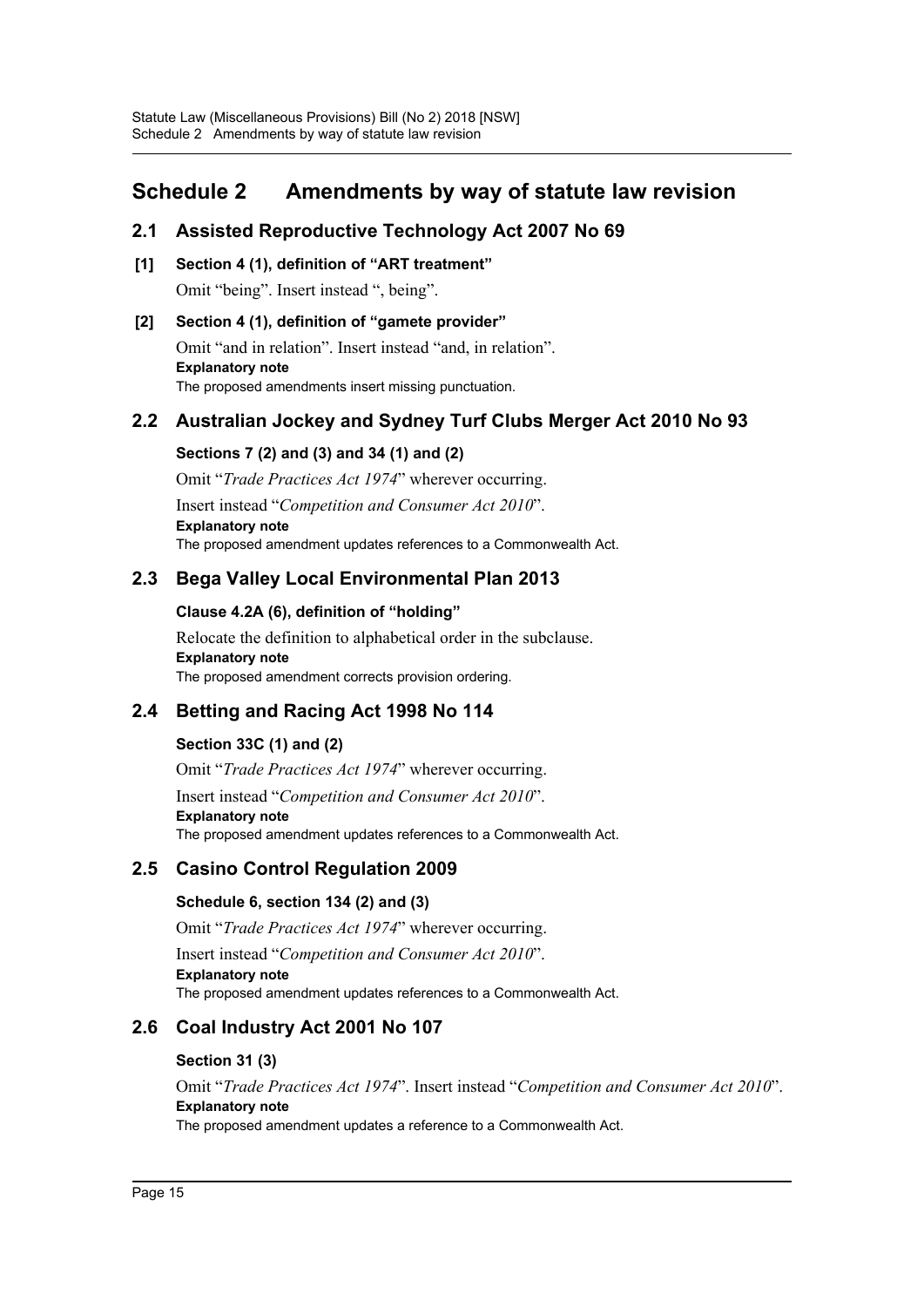# **2.7 Contaminated Land Management Act 1997 No 140**

# **[1] Section 59 (2)**

Omit "section 149". Insert instead "section 10.7".

# **[2] Section 59 (3)**

Omit "section 149 (5)". Insert instead "section 10.7 (5)".

#### **Explanatory note**

The proposed amendments update references to provisions consequent on the enactment of the *Environmental Planning and Assessment Amendment Act 2017*.

# **2.8 Conveyancers Licensing Order 2006**

# **[1] Clause 1**

Omit "*Conveyancers Licensing Order 2006*".

Insert instead "*Conveyancers Licensing (General) Order 2006*".

# **[2] Clause 6**

Omit the clause.

#### **Explanatory note**

Item [1] of the proposed amendments changes the name of an order consequent on the making of the *Conveyancers Licensing (Approved Professional Indemnity Insurance Policy) Order 2017*. Item [2] omits a spent clause.

# **2.9 Conveyancing Act 1919 No 6**

# **[1] Section 195 (1), definition of "subdivision certificate"**

Omit "Part 4A". Insert instead "Part 6".

# **[2] Section 196G (1) (c)**

Omit "section 103". Insert instead "section 4.61".

#### **Explanatory note**

The proposed amendments update references to provisions consequent on the enactment of the *Environmental Planning and Assessment Amendment Act 2017*.

# **2.10 Conveyancing (Sale of Land) Regulation 2017**

# **[1] Clause 3 (1), definition of "building certificate"**

Omit "sections 149A–149E". Insert instead "Division 6.7".

# **[2] Clause 3 (1), definition of "section 149 certificate"**

Omit "*section 149*".

Insert instead "*planning*" and relocate the definition to alphabetical order in the subclause.

# **[3] Clause 3 (1), definition of "planning certificate" (as amended by item [2])** Omit "section 149 (2)". Insert instead "section 10.7 (2)".

# **[4] Clause 4 (2) and Schedules 1, item 1 (including the note) and 3, items 1 (c) and 3 (c)** Omit "section 149 certificate" wherever occurring. Insert instead "planning certificate".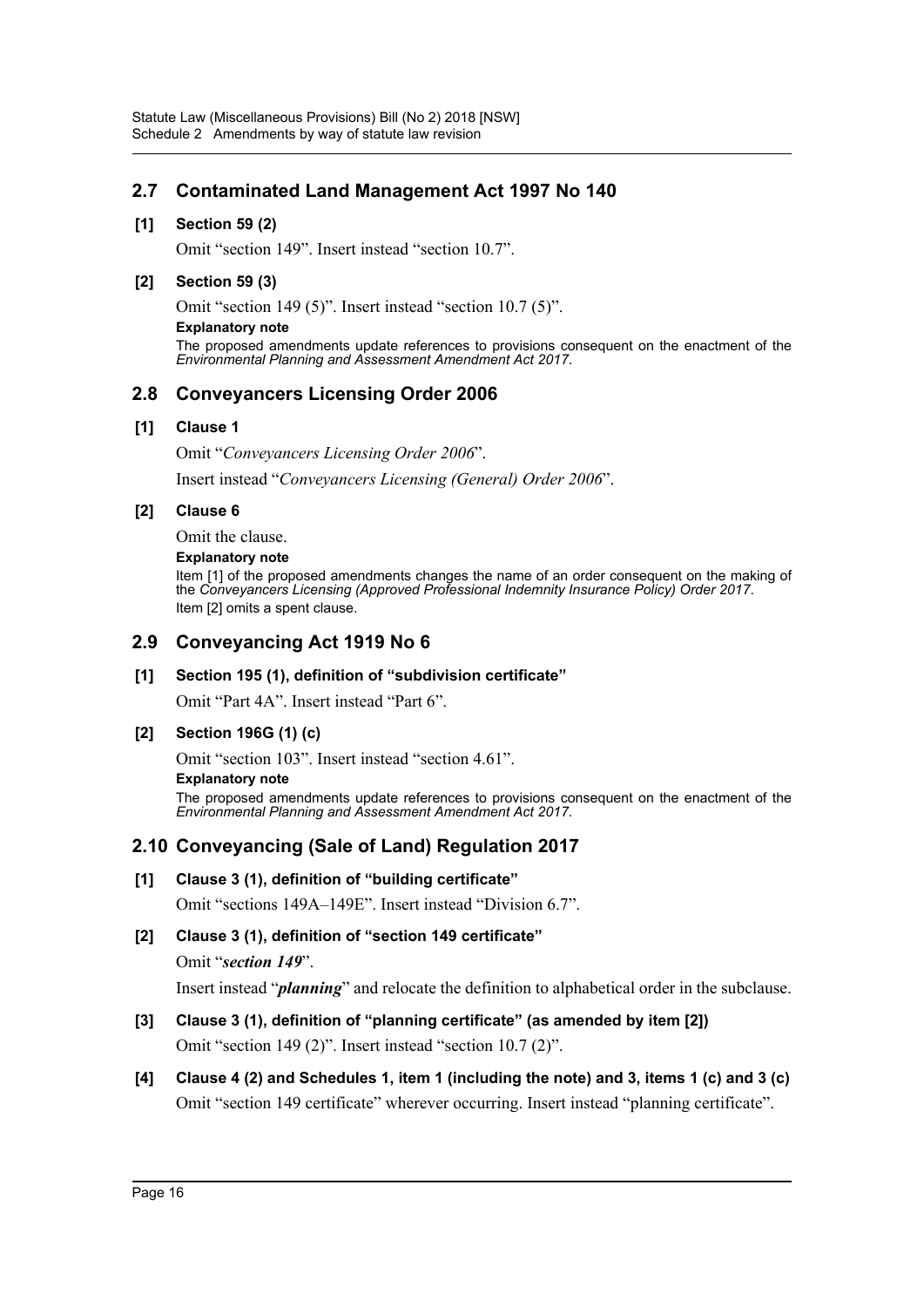# **[5] Clauses 7 (c) and 8 (c)**

Omit "section 109M" wherever occurring. Insert instead "section 6.9".

# **[6] Schedule 3, item 12**

Omit "section 121B of". Insert instead "Part 1 of Schedule 5 to".

#### **Explanatory note**

The proposed amendments update references to provisions consequent on the enactment of the *Environmental Planning and Assessment Amendment Act 2017*.

# **2.11 Electoral Regulation 2018**

#### **Clause 5**

Omit "Commission" wherever occurring. Insert instead "Commissioner".

#### **Commencement**

The amendment to the *Electoral Regulation 2018* commences on the date of assent to this Act. **Explanatory note**

The proposed amendment updates a reference consequent on the enactment of the *Electoral Funding Act 2018*.

# **2.12 Environmental Planning and Assessment Regulation 2000**

**[1] Clauses 59 (1) (c), 61 (1), 62 (1) (b), 66 (1) (c), 69 (1) and 70 (1) (b)**

Omit "Schedule 1 of" wherever occurring. Insert instead "Schedule 1 to".

**[2] Clauses 113 (7), 269 and 288 (2) (including the note) and Schedules 2, clause 4 (3) and 4, clause 19 (a), note**

Omit "Secretary's" wherever occurring. Insert instead "Planning Secretary's".

# **[3] Clause 130A (1) (b)**

Omit "referred to in a". Insert instead "referred to in".

# **[4] Clause 263A (2)**

Omit "Planning Planning". Insert instead "Planning".

#### **Explanatory note**

Item [1] of the proposed amendments corrects cross-references. Items [2] and [4] correct terminology. Item [3] corrects a typographical error.

# **2.13 Gaming Machines Act 2001 No 127**

# **[1] Section 47 (3)**

Omit the subsection (including the note).

# **[2] Section 169 (1) and (2)**

Omit "*Trade Practices Act 1974*" wherever occurring.

Insert instead "*Competition and Consumer Act 2010*".

#### **Explanatory note**

Item [1] of the proposed amendments omits a provision that is redundant as a result of the enactment of the *Liquor and Gaming Legislation Amendment Act 2018*, which decreased the maximum penalty that may be imposed for offences created by the regulations under the *Gaming Machines Act 2001* from 100 penalty units to 50 penalty units. Item [2] updates references to a Commonwealth Act.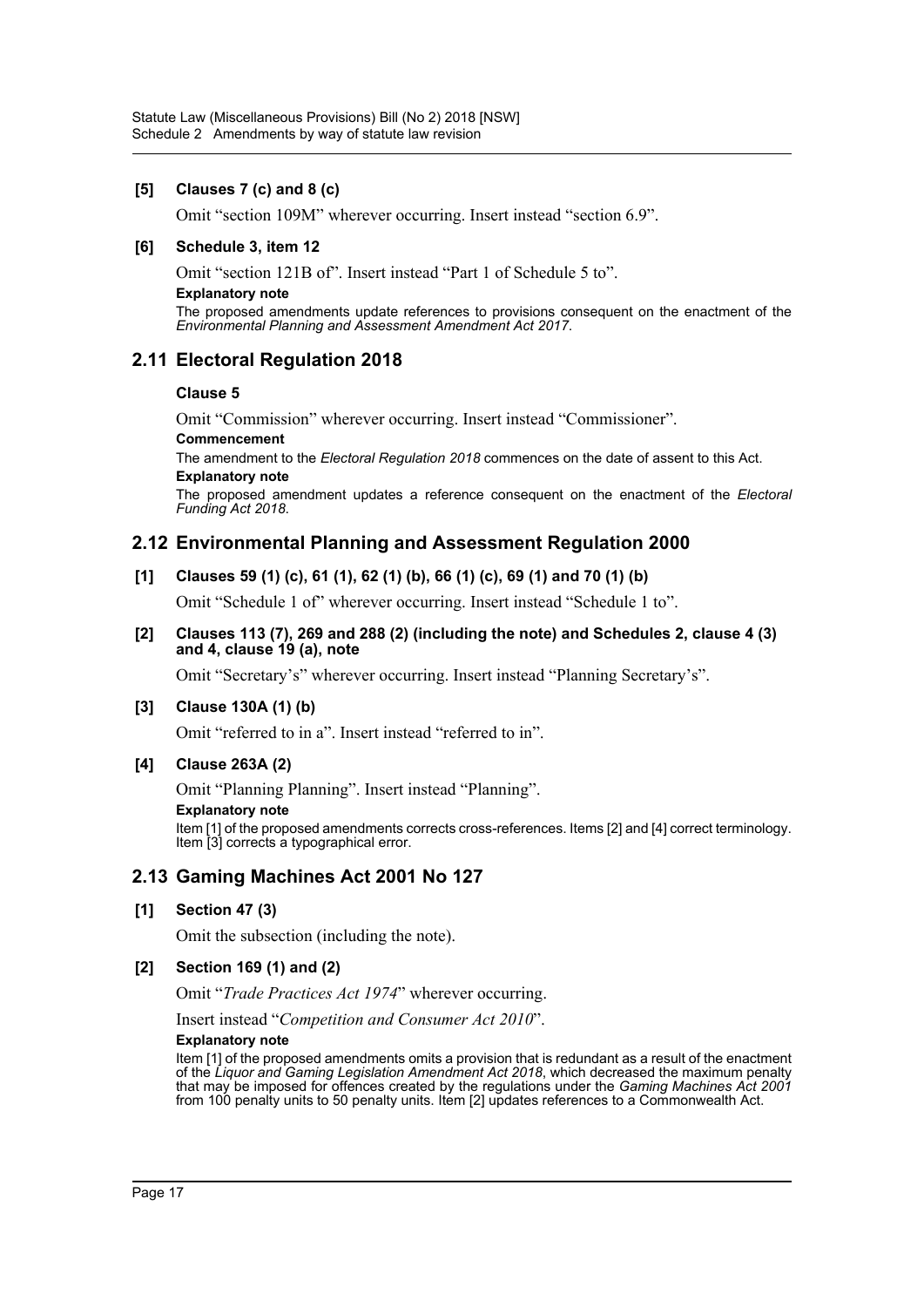# **2.14 Government Sector Finance Act 2018**

# **Section 2.5 (4)**

Omit "a a separate". Insert instead "a separate". **Explanatory note** The proposed amendment omits a duplicated word.

# **2.15 Hunter Water Act 1991 No 53**

# **Section 67 (1), definition of "the Commonwealth Act"**

Omit "*Trade Practices Act 1974*". Insert instead "*Competition and Consumer Act 2010*". **Explanatory note** The proposed amendment updates a reference to a Commonwealth Act.

# **2.16 Industrial Relations Act 1996 No 17**

# **Section 310A (1) and (2)**

Omit "*Trade Practices Act 1974*" wherever occurring.

Insert instead "*Competition and Consumer Act 2010*". **Explanatory note** The proposed amendment updates references to a Commonwealth Act.

# **2.17 Industrial Relations (Ethical Clothing Trades) Act 2001 No 128**

# **Section 17 (2) and (3)**

Omit "*Trade Practices Act 1974*" wherever occurring.

Insert instead "*Competition and Consumer Act 2010*". **Explanatory note** The proposed amendment updates references to a Commonwealth Act.

# **2.18 James Hardie Former Subsidiaries (Winding up and Administration) Act 2005 No 105**

# **Section 25 (4) and (5)**

Omit "*Trade Practices Act 1974*" wherever occurring.

Insert instead "*Competition and Consumer Act 2010*". **Explanatory note** The proposed amendment updates references to a Commonwealth Act.

# **2.19 Lithgow Local Environmental Plan 2014**

# **Land Use Table, Zone B6, item 3**

Omit "Sewerage". Insert instead "Sewage". **Explanatory note** The proposed amendment corrects a typographical error.

# **2.20 Local Court Rules 2009**

# **Rule 4.3 (2) (a)**

Omit "a a". Insert instead "a".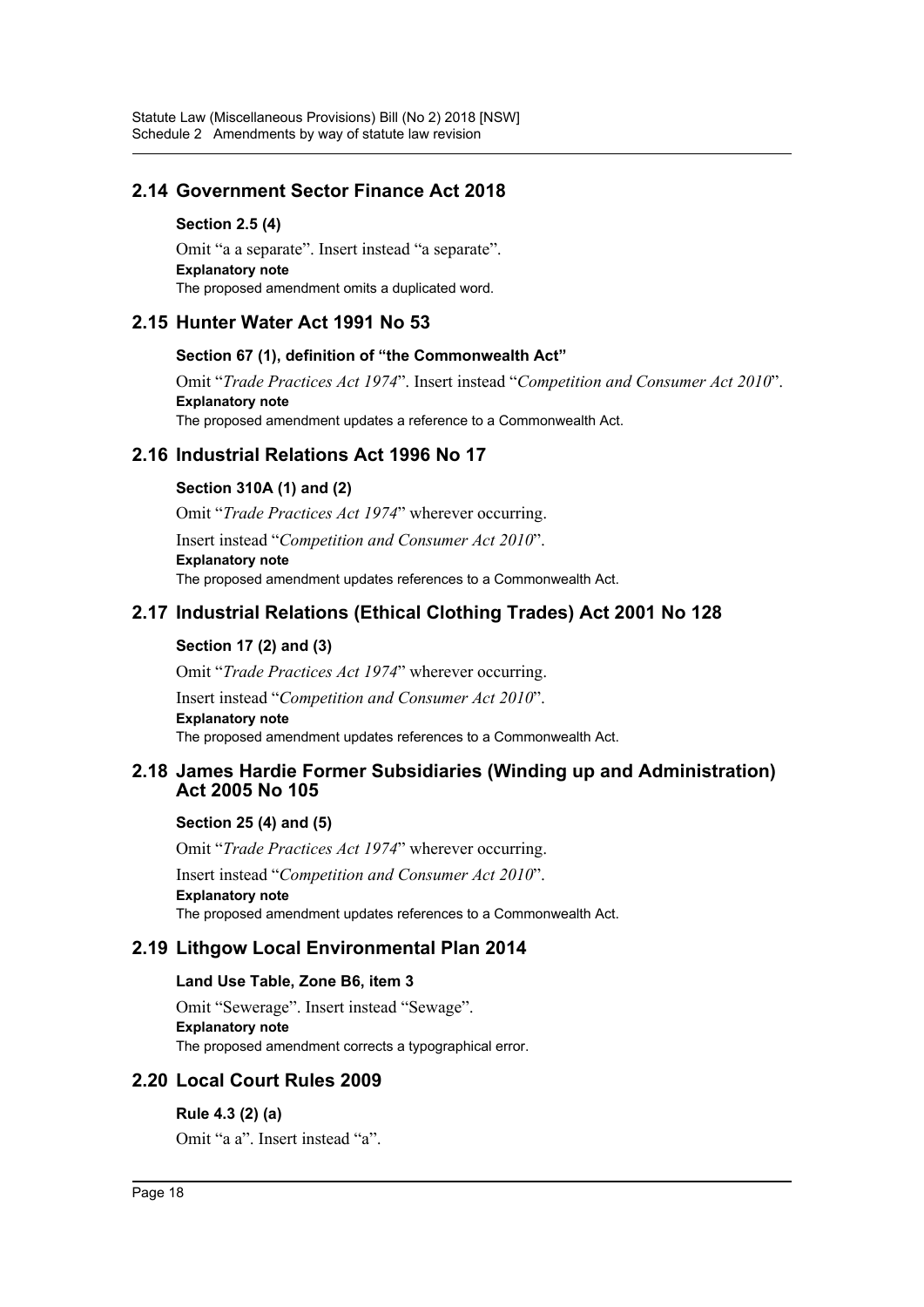#### **Explanatory note**

The proposed amendment corrects a typographical error.

# **2.21 Local Government Act 1993 No 30**

#### **[1] Section 325 (2)**

Omit "sections 110, 110A and 110B". Insert instead "sections 137, 138 and 155".

# **[2] Section 413 (1), note**

Omit "section 428 (2) (a)". Insert instead "section 428 (4) (a)".

#### **[3] Section 560 (4)**

Omit "*Housing Act 1912*". Insert instead "*Housing Act 2001*".

#### **Explanatory note**

Item [1] of the proposed amendments corrects a cross-reference to provisions of a repealed Act. Item [2] updates a cross-reference. Item [3] updates a reference to a repealed Act.

# **2.22 Maitland Local Environmental Plan 2011**

#### **Land Use Table, Zones R1, R5, B1, B2, B3, B4, B5 and B6, item 4**

Omit "Sewerage" wherever occurring. Insert instead "Sewage". **Explanatory note** The proposed amendment corrects typographical errors.

# **2.23 Major Events Act 2009 No 73**

#### **Section 60 (1)**

Omit "*Trade Practices Act 1974*". Insert instead "*Competition and Consumer Act 2010*". **Explanatory note** The proposed amendment updates a reference to a Commonwealth Act.

# **2.24 Marine Safety Act 1998 No 121**

**Section 8 (2)**

Omit "63B,". **Explanatory note** The proposed amendment omits a redundant cross-reference.

# **2.25 Murray Regional Environmental Plan No 2—Riverine Land**

# **Clause 13, Planning Control and Consultation Table, item 28**

Omit "sewerage". Insert instead "sewage". **Explanatory note** The proposed amendment corrects a typographical error.

# **2.26 National Disability Insurance Scheme (NSW Enabling) Act 2013 No 104**

# **Section 28 (1) (b)**

Omit "Director-General". Insert instead "Secretary".

#### **Explanatory note**

The proposed amendment updates a reference as a consequence of past administrative changes orders.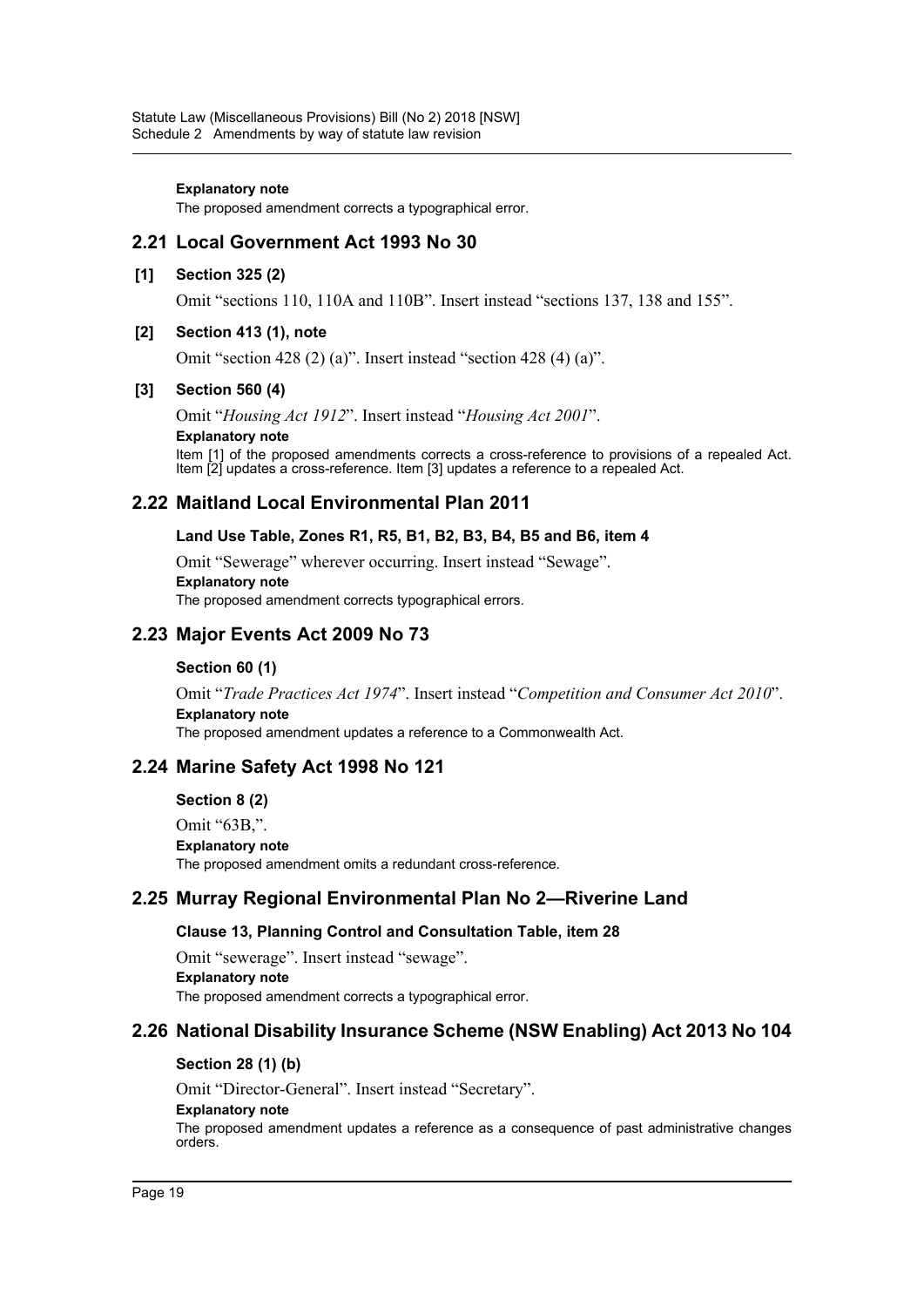# **2.27 Property NSW Act 2006 No 40**

# **Schedule 1, matter under the heading "Leases"**

Omit "lndustries" wherever occurring. Insert instead "Industries". **Explanatory note** The proposed amendment corrects typographical errors.

# **2.28 Protection of the Environment Operations (Clean Air) Regulation 2010**

# **[1] Clause 3 (1), definition of "Central Coast Metropolitan Area"**

Omit the definition. Insert instead:

*Central Coast Metropolitan Area* means the Central Coast local government area.

# **[2] Clause 3 (1), definition of "Sydney Metropolitan Area"**

Omit "Ashfield,", "Bankstown City,", "Canterbury City,", "Hurstville City,", "Kogarah,", "Leichhardt,", "Manly,", "Marrickville,", "Pittwater," and "Warringah,".

Insert in alphabetical order "Canterbury-Bankstown,", "Georges River,", "Inner West," and "Northern Beaches,".

# **[3] Clause 3 (1), definition of "Sydney Metropolitan Area—B"**

Omit "Ashfield,", "Bankstown City,", "Canterbury City,", "Hurstville City,", "Kogarah,", "Leichhardt,", "Manly,", "Marrickville,", "Pittwater," and "Warringah,".

Insert in alphabetical order "Canterbury-Bankstown,", "Georges River,", "Inner West," and "Northern Beaches,".

# **Explanatory note**

The proposed amendments update references to amalgamated local government areas consequent on the *Local Government (Council Amalgamations) Proclamation 2016*.

# **2.29 Rice Marketing Act 1983 No 176**

# **Section 164 (1), definition of "the Commonwealth Act"**

Omit "*Trade Practices Act 1974*". Insert instead "*Competition and Consumer Act 2010*". **Explanatory note**

The proposed amendment updates a reference to a Commonwealth Act.

# **2.30 Road Transport (Driver Licensing) Regulation 2017**

**Schedule 2, matter relating to Road Transport (Vehicle Registration) Regulation 2017**

Omit "Clause 129 (1) (a)". Insert instead "Clause 129 (1)". **Explanatory note** The proposed amendment updates a cross-reference.

# **2.31 Road Transport (General) Regulation 2013**

- **[1] Schedule 5, matter relating to Road Transport (Vehicle Registration) Regulation 2017** Omit "Clause 129 (1) (a)". Insert instead "Clause 129 (1)".
- **[2] Schedule 5, matter relating to Road Transport (Vehicle Registration) Regulation 2017** Omit "Clause 129 (1) (b), Clause 129 (1) (c)". Insert instead "Clause 129 (1)".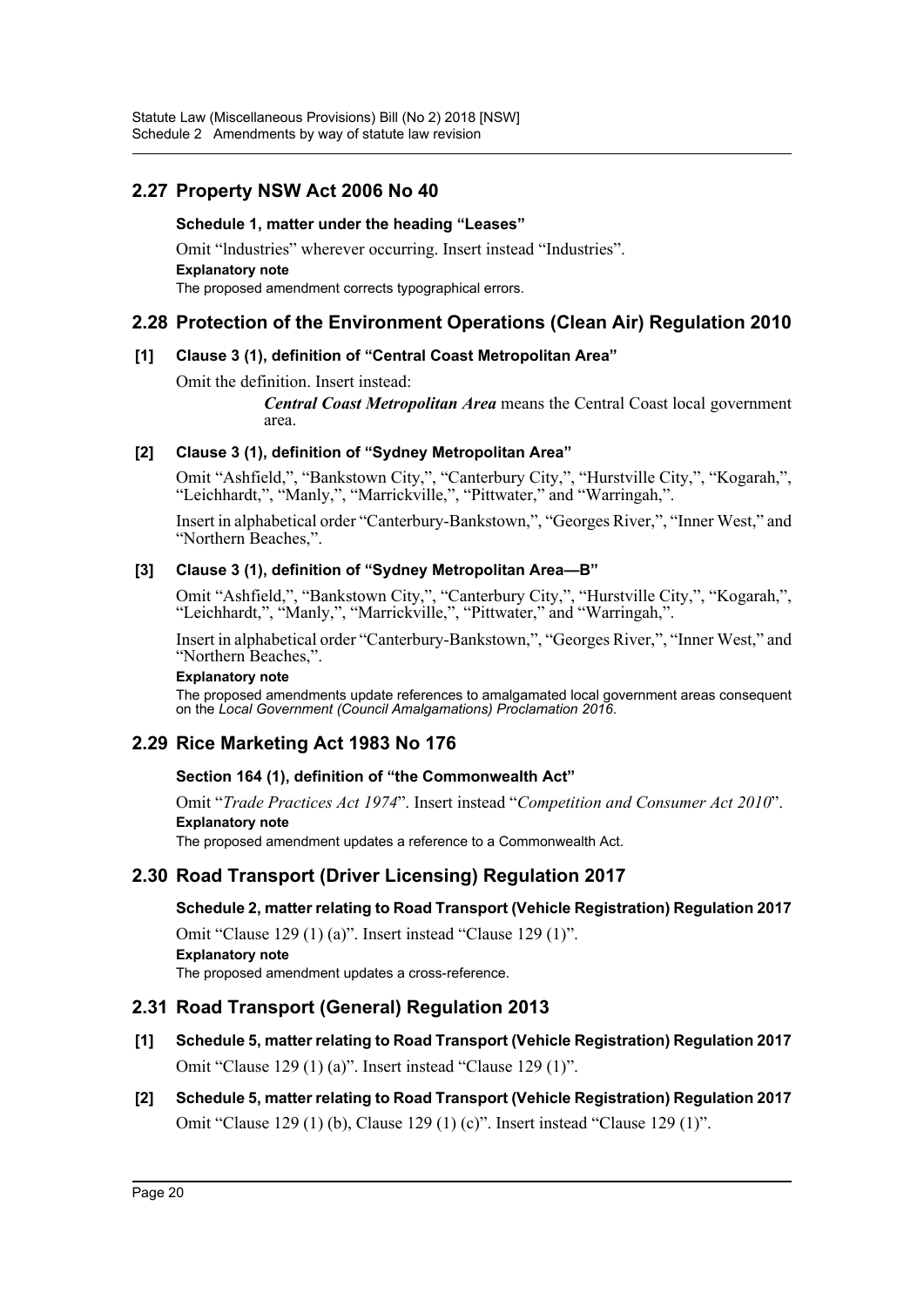#### **Explanatory note**

The proposed amendments update cross-references.

# **2.32 Saint John's College Act 2018 No 6**

# **Section 6 (6)**

Omit "subsection (1) (e)". Insert instead "subsection (2) (e)". **Explanatory note** The proposed amendment corrects a cross-reference.

# **2.33 State Environmental Planning Policy (Exempt and Complying Development Codes) 2008**

# **Schedule 5, heading**

Omit "**and Greenfield Housing Code**". **Explanatory note** The proposed amendment corrects a Schedule heading.

# **2.34 Thoroughbred Racing Act 1996 No 37**

# **Section 29E (6)**

Omit "*Trade Practices Act 1974*". Insert instead "*Competition and Consumer Act 2010*". **Explanatory note** The proposed amendment updates a reference to a Commonwealth Act.

# **2.35 Workplace Injury Management and Workers Compensation Act 1998 No 86**

- **[1] Schedule 1, clause 13 (1) (a) (ii)** Omit "Director-General". Insert instead "Commissioner".
- **[2] Schedule 1, clause 13 (1) (a) (ii)**

Omit "New South Wales Fire Brigades". Insert instead "Fire and Rescue NSW".

# **[3] Schedule 1, clause 13 (1)**

Omit "by the Director-General of New South Wales Fire Brigades".

Insert instead "in Fire and Rescue NSW".

# **Explanatory note**

The proposed amendments update references to the holder of an office and a renamed organisation.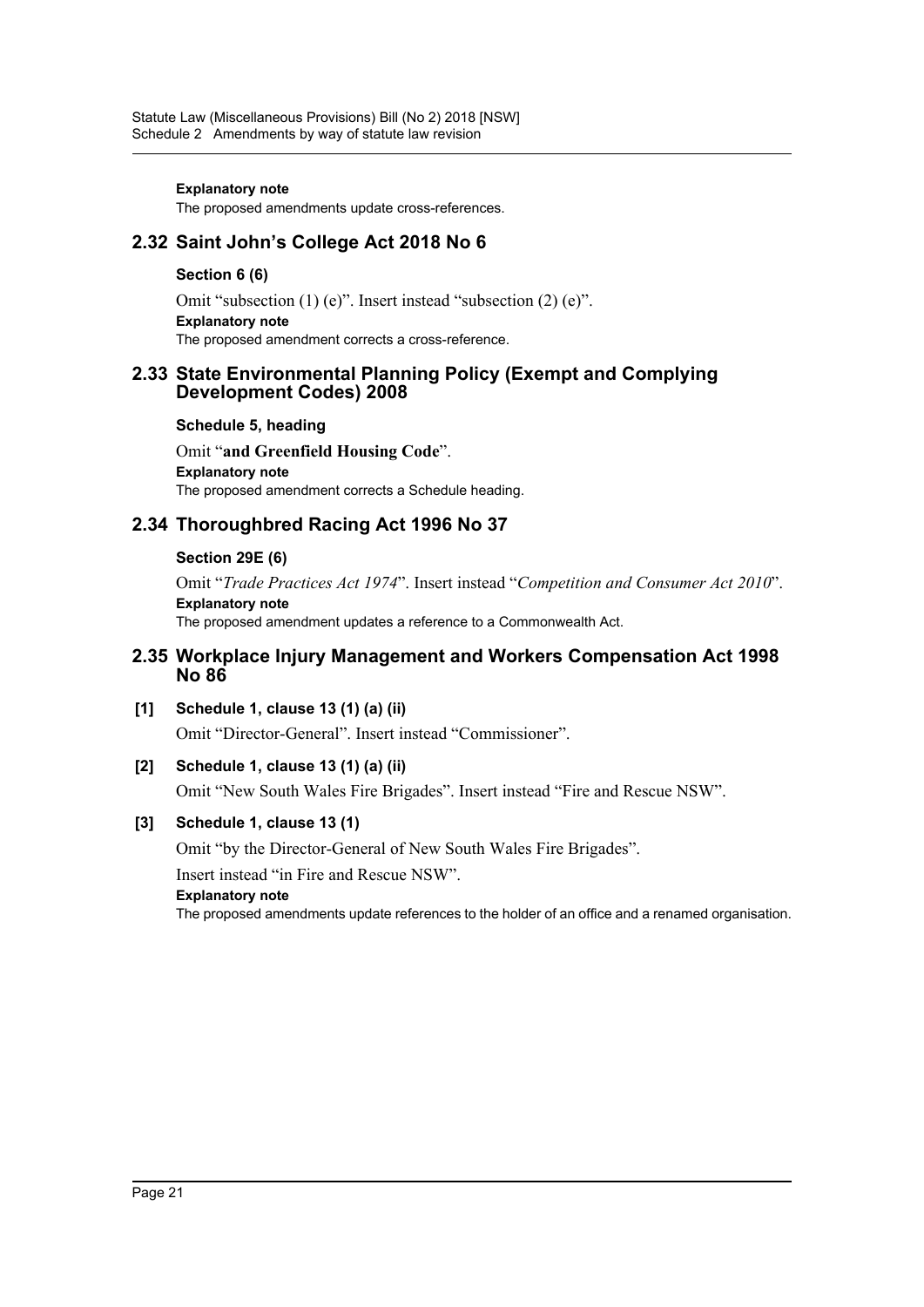# <span id="page-22-0"></span>**Schedule 3 Repeals**

# **1 Repeal of redundant Acts and provision of instrument**

The following Acts and provision of an instrument are repealed:

| <b>Provisions repealed</b> |  |
|----------------------------|--|
| Whole Act                  |  |
| Whole Act                  |  |
| Clause 6                   |  |
| Whole Act                  |  |
|                            |  |

# **2 Repeal and consequential amendment**

#### (1) **Repeal of Land Tax Management (Transitional) Regulation 2018**

The *Land Tax Management (Transitional) Regulation 2018* is repealed.

#### (2) **Amendment of Land Tax Management Act 1956 No 26**

Transfer clause 3 of the *Land Tax Management (Transitional) Regulation 2018* after clause 62 of Schedule 2 to the *Land Tax Management Act 1956* as clause 62A. Insert at the end of that clause:

(5) Subclauses (1)–(4) re-enact clause 3 of the *Land Tax Management (Transitional) Regulation 2018* and are transferred provisions to which section 30A of the *Interpretation Act 1987* applies.

#### **Explanatory note**

Clause 2 repeals the *Land Tax Management (Transitional) Regulation 2018* and transfers the substance of a provision having ongoing effect into the *Land Tax Management Act 1956*.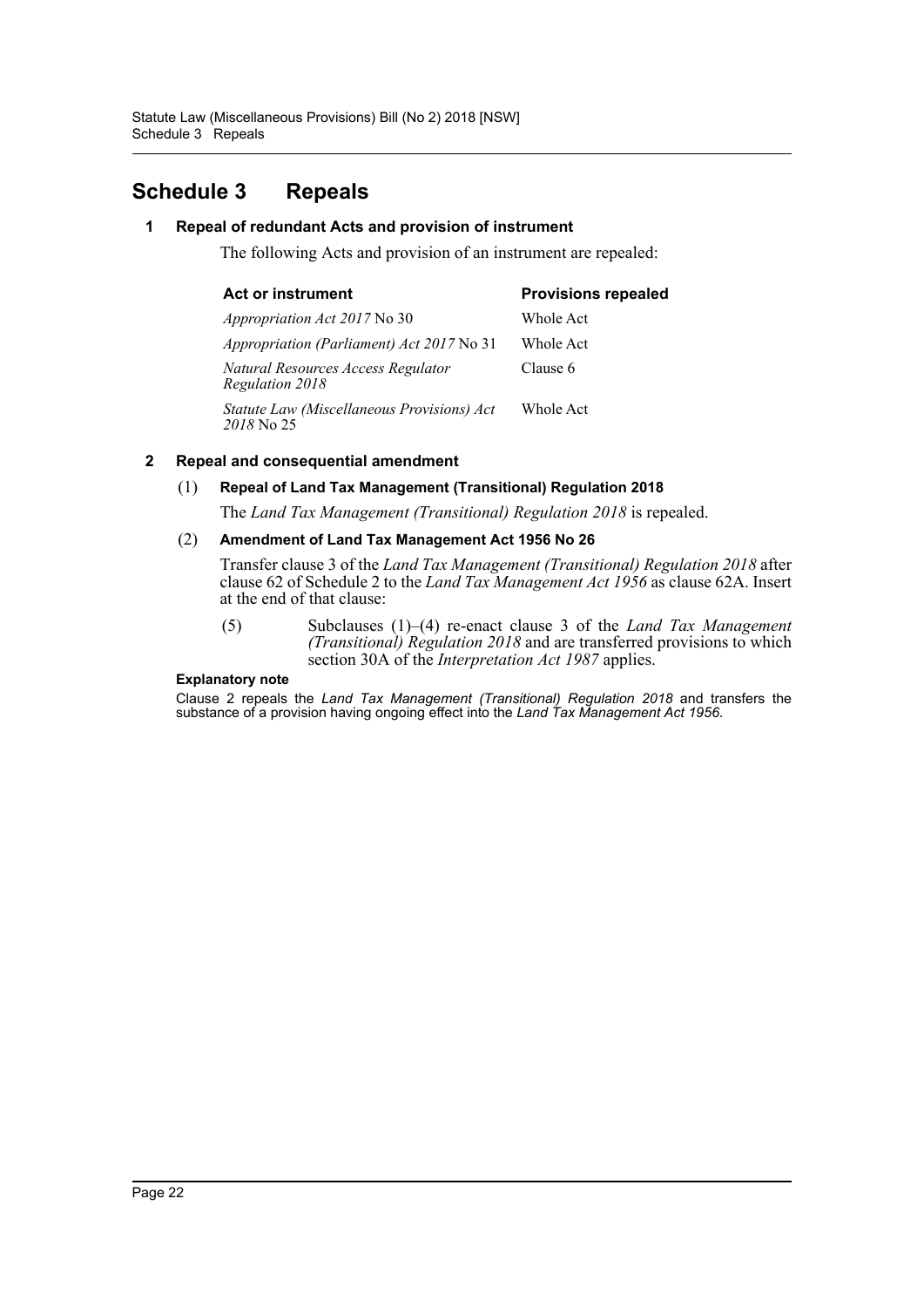# <span id="page-23-0"></span>**Schedule 4 General savings, transitional and other provisions**

#### **1 Effect of amendment of amending provisions**

- (1) An amendment made by Schedule 1 or 2 to an amending provision contained in an Act or instrument is, if the amending provision has commenced before the Schedule 1 or 2 amendment concerned, taken to have effect as from the commencement of the amending provision (whether or not the amending provision has been repealed).
- (2) In this clause:

*amending provision* means a provision of an Act or instrument that makes a direct amendment to an Act or instrument by:

- (a) the repeal or omission of matter contained in the amended Act or instrument without the insertion of any matter instead of the repealed or omitted matter, or
- (b) the omission of matter contained in the amended Act or instrument and the insertion of matter instead of the omitted matter, or
- (c) the insertion into the amended Act or instrument of matter, not being matter inserted instead of matter omitted from the Act or instrument.

#### **Explanatory note**

This clause ensures that an amendment made by the proposed Act to a repealing or amending provision of an Act or instrument will (if the repealing or amending provision commences before the amendment made by the proposed Act) be taken to have commenced on the date the repealing or amending provision commences.

#### **2 Effect of amendment or repeal on acts done or decisions made**

Except where it is expressly provided to the contrary, if this Act:

- (a) amends a provision of an Act or an instrument, or
- (b) repeals and re-enacts (with or without modification) a provision of an Act or an instrument,

any act done or decision made under the provision amended or repealed has effect after the amendment or repeal as if it had been done or made under the provision as so amended or repealed.

#### **Explanatory note**

This clause ensures that the amendment or repeal of a provision will not, unless expressly provided, vitiate any act done or decision made under the provision as in force before the amendment or repeal.

#### **3 Effect of amendment on instruments**

Except where expressly provided to the contrary, any instrument made under an Act amended by this Act, that is in force immediately before the commencement of the amendment, is taken to have been made under the Act as amended.

#### **Explanatory note**

This clause ensures that, unless expressly provided, any instrument that is in force and made under a provision of an Act that is amended or substituted by the proposed Act will be taken to have been made under the Act as amended.

#### **4 Revocation of repeal**

Section 29A of the *Interpretation Act 1987* applies to the repeal of Acts or instruments, or provisions of Acts or instruments, by this Act.

#### **Explanatory note**

The effect of this clause is to enable the Governor, by proclamation, to revoke the repeal of any Act or instrument, or any provision of any Act or instrument, by the proposed Act. The Act or instrument,